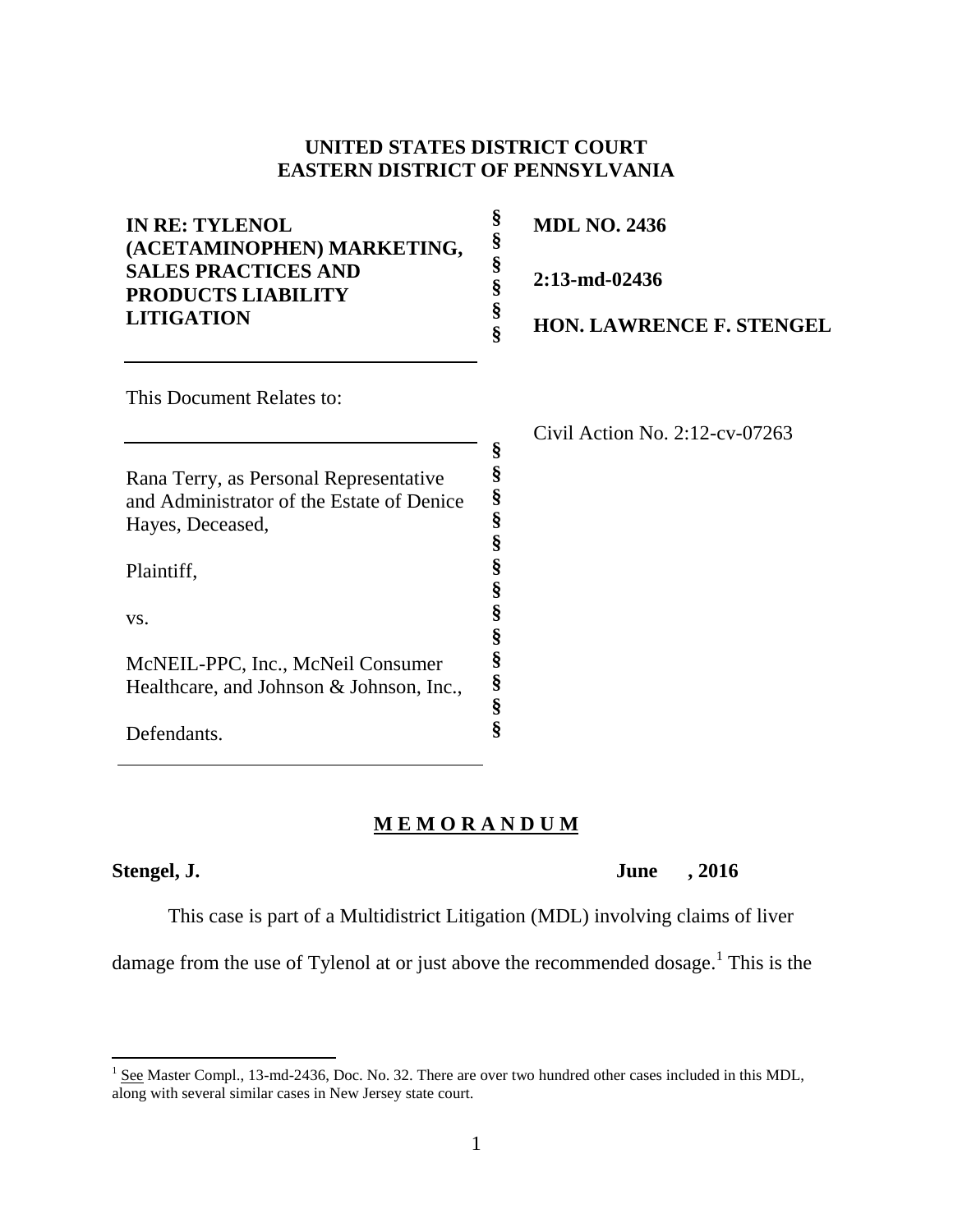first "bellwether" scheduled for trial.<sup>2</sup> The plaintiff has filed fifteen motions in limine. My rulings on each motion are explained below.

#### **I. Evidentiary Standards**

l

Several of the plaintiff's motions in limine involve arguments about relevancy or the prejudicial effect of certain evidence under Federal Rules of Evidence 401 and 403. "A district court is accorded a wide discretion in determining the admissibility of evidence under the Federal Rules." Sprint v. Mendelsohn, 552 U.S. 379, 384 (2008)(quoting U.S. v. Abel, 469 U.S. 45, 54 (1984)). See also Moyer v. United Dominion Indus., 473 F.3d 532, 542 (3d Cir. 2007)(citation omitted). "Assessing the probative value of [the proffered evidence], and weighing any factors counseling against admissibility is a matter first for the district court's sound judgment under Rules 401 and 403...." Id.

Context is important to questions involving Rules 401 and 403. Luce v. U.S., 469 U.S. 38, 41 (1984)("A reviewing court is handicapped in any effort to rule on subtle evidentiary questions outside a factual context."). To be admissible, evidence must be relevant. FED. R. EVID. 402. Relevant evidence is evidence having any tendency to make a fact of consequence in determining the action more or less probable than it would be without the evidence. FED. R. EVID. 401.

 $2$  A "bellwether" case is a test case. "Bellwether" trials should produce representative verdicts and settlements. The parties can use these verdicts and settlements to gauge the strength of the common MDL claims to determine if a global resolution of the MDL is possible. See FEDERAL JUDICIAL CENTER, MANUAL FOR COMPLEX LITIGATION, FOURTH EDITION 360 (2004); DUKE LAW CENTER FOR JUDICIAL STUDIES, MDL STANDARDS AND BEST PRACTICES 16-21 (2014).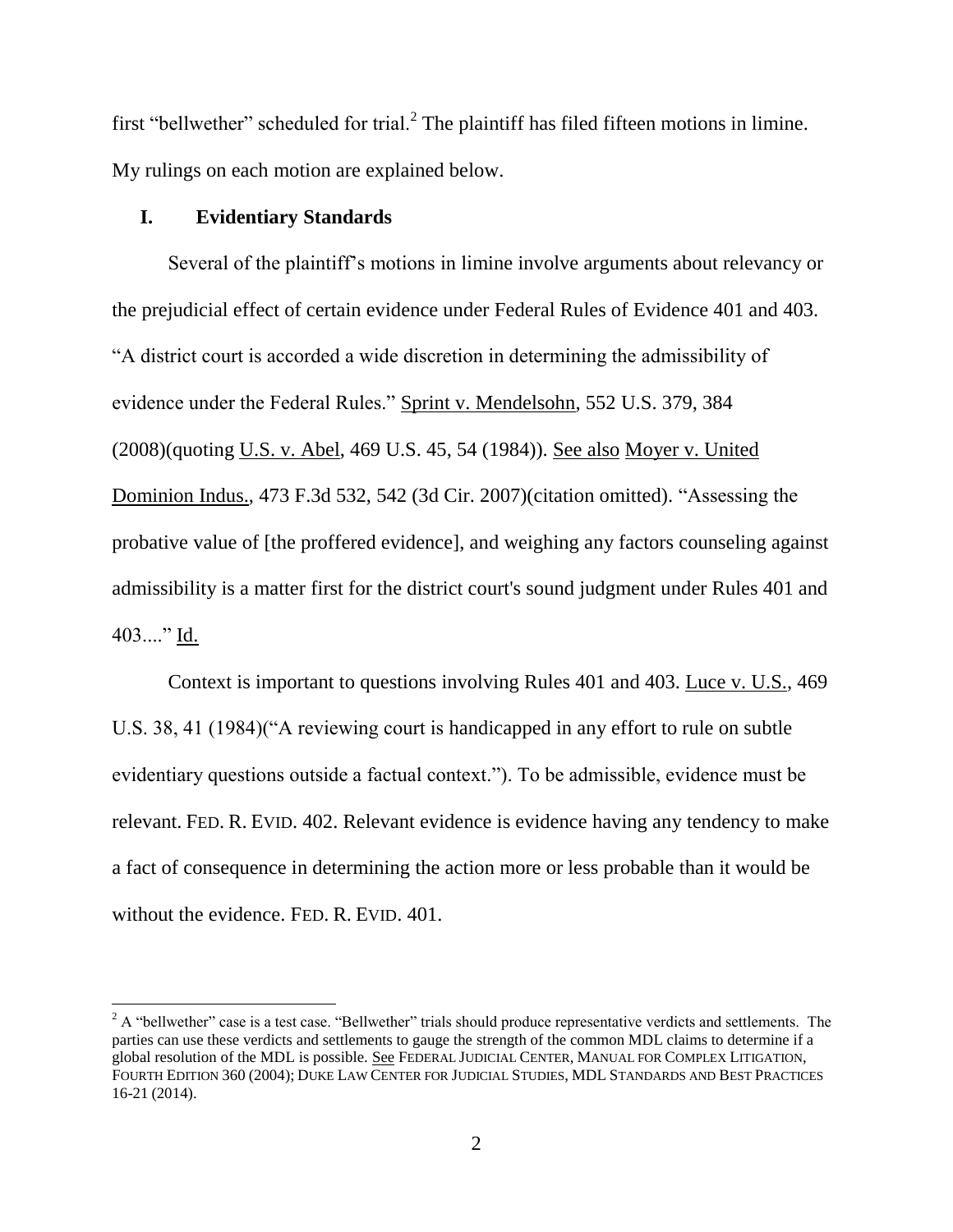Under Rule 403, relevant evidence may be excluded "if its probative value is substantially outweighed by a danger of one or more of the following: unfair prejudice, confusing the issues, misleading the jury, undue delay, wasting time, or needlessly presenting cumulative evidence." FED. R. EVID. 403.

#### **A. Plaintiff's Motion in Limine to Preclude Gratuitous Reference to the Fact that Plaintiff is from Out of State (MIL A)**

The plaintiff has moved to "preclude Defendants from referring in any way to the fact that she resides in a jurisdiction outside of the Eastern District of Pennsylvania," specifically during opening and closing statements. The plaintiff is concerned that the defendants may imply that the plaintiff is a "carpetbagger" who is trying to gain an advantage by bringing her suit in this district.

In response, the defendants agree that they will not intentionally "cast [the] Plaintiff in any negative light merely because she sought to bring suit in Pennsylvania and that the case was removed to the Eastern District of Pennsylvania" or "make inappropriate insinuations regarding Plaintiff's residence."

I see no prejudice in offering facts about the plaintiff's and decedent's home state. This information may well be relevant to the jury's understanding of the case. Given that the defendants concede they will not inappropriately argue or insinuate any negative connotation regarding the plaintiff's out-of-state status, I will **DENY** this motion **without prejudice**. If the defendants make arguments casting the plaintiff's out-of-state status in a prejudicial light, the plaintiff may raise an objection at trial.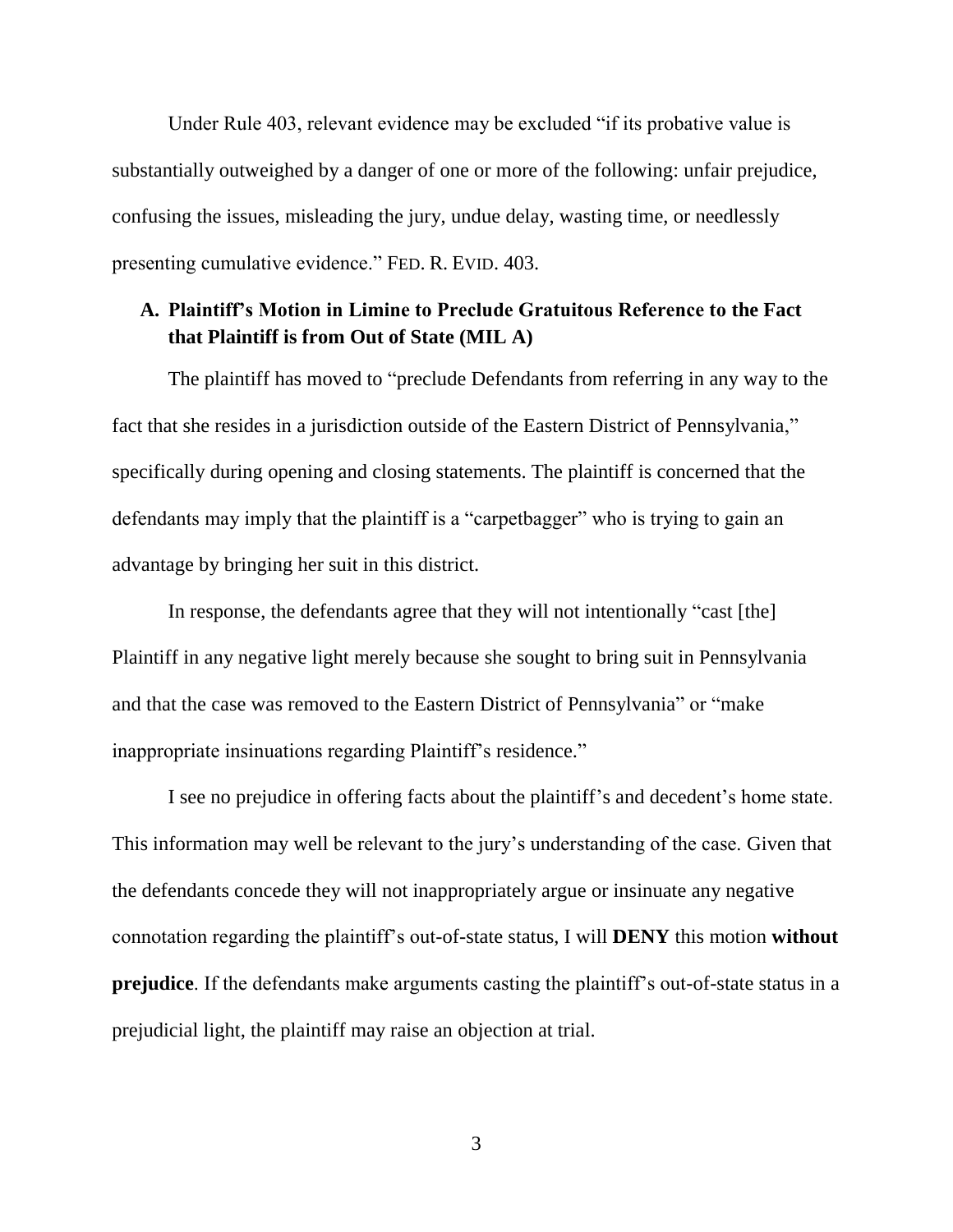## **B. Plaintiff's Motion in Limine to Exclude Any Evidence, Argument, or Inference Pertaining to Any Settlement Negotiations Offered or Demanded Prior To or During Trial (MIL B)**

The plaintiff moves for the exclusion of any evidence, argument, or inference pertaining to any settlement negotiations between the parties before or during trial. Federal Rule of Evidence 408 prohibits the admission of such evidence in order to encourage settlement and compromise. See, e.g., Trout v. Milton S. Hershey Med. Ctr., 572 F. Supp. 2d 591, 599 (M.D. Pa. 2008)("Rule 408 embraces a strong public policy favoring settlement. Under this policy, federal courts frequently exclude evidence of settlements reached between a plaintiff and a former defendant or between a plaintiff and a non-defendant who is responsible for a portion of plaintiff's damages."); Young v. Verson Allsteel Press Co., 539 F.Supp. 193, 196 (E.D. Pa.1982).

The defendants agree that such evidence should be excluded under Fed. R. Evid. 408. Their only argument is that both parties, not just the defendants, should be precluded from admitting such evidence under Rule 408. I agree.

Rule 408 applies equally to both parties. While Rule 408 bars a defendant from introducing evidence that the plaintiff was willing to settle her claim as proof of the invalidity of the claim, it also bars a plaintiff from introducing evidence of a defendant's engagement in settlement discussions as proof of liability. See Key Pharms., Inc. v. ESI-Lederle, Inc., No. CIV. A. 96–1219, 1997 WL 560131, at \*3 (E.D. Pa. Aug. 29, 1997)(compromise evidence inadmissible to prove invalidity of plaintiff's claims); Herman v. City of Allentown, 985 F. Supp. 569, 577 (E.D. Pa. 1997)("Without Rule 408, the defendant's offer to settle could be parlayed into proof of liability which would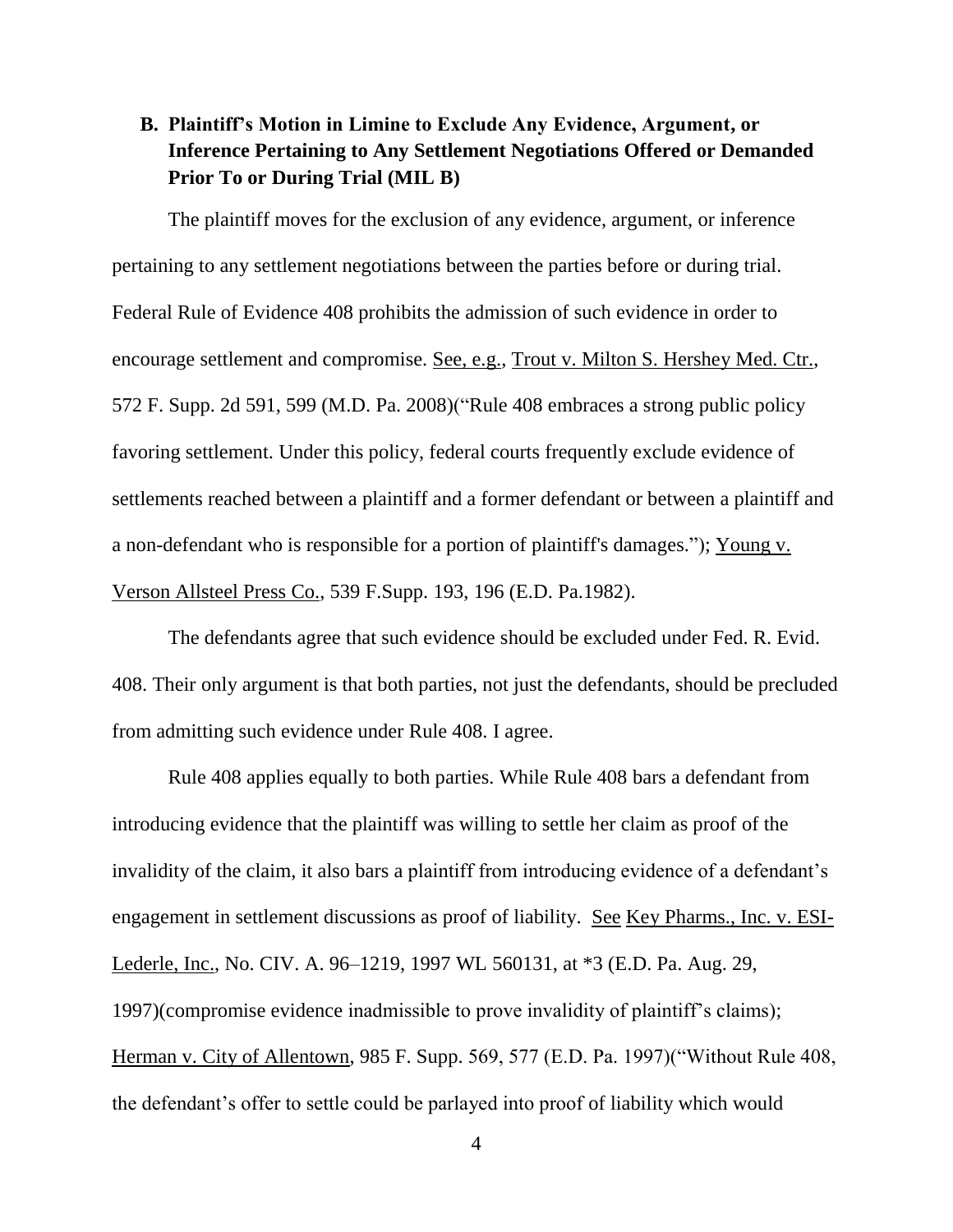discourage the defendant from ever even considering settling the case."); Weinstein's Federal Evidence § 7.05 ("It is clear that Rule 408 includes offers both by the person against whom the claim is asserted and by the person asserting the claim."); FED. R. EVID. 408, Advisory Committee Notes (explaining that parties may have many varied reasons for settling which do not necessarily relate to validity of claim or admission of liability).

I will **GRANT** the plaintiff's motion as to both parties. Evidence, argument, or inference pertaining to any settlement negotiations before or during trial shall not be admitted, as explained in Fed. R. Evid. 408. However, arguments about exceptions contained in Fed. R. Evid 408 remain available to the parties.<sup>3</sup>

# **C. Plaintiff's Motion in Limine to Preclude Defendants from Engaging in Certain Pretrial Advertisement or Otherwise Engaging in Reputation Publicity (MIL C)**

The plaintiff moves to prevent the defendants from engaging in new marketing, advertising, or publicity campaigns pre-trial regarding their reputation. The plaintiff argues such campaigns could taint a jury pool. The defendants counter that they "do not

<sup>&</sup>lt;sup>3</sup><br><sup>3</sup> Federal Rule of Evidence 408: Compromise Offers and Negotiations states:

<sup>(</sup>a) Prohibited Uses. Evidence of the following is not admissible--on behalf of any party--either to prove or disprove the validity or amount of a disputed claim or to impeach by a prior inconsistent statement or a contradiction:

<sup>(1)</sup> furnishing, promising, or offering--or accepting, promising to accept, or offering to accept--a valuable consideration in compromising or attempting to compromise the claim; and

<sup>(2)</sup> conduct or a statement made during compromise negotiations about the claim--except when offered in a criminal case and when the negotiations related to a claim by a public office in the exercise of its regulatory, investigative, or enforcement authority.

<sup>(</sup>b) Exceptions. The court may admit this evidence for another purpose, such as proving a witness's bias or prejudice, negating a contention of undue delay, or proving an effort to obstruct a criminal investigation or prosecution.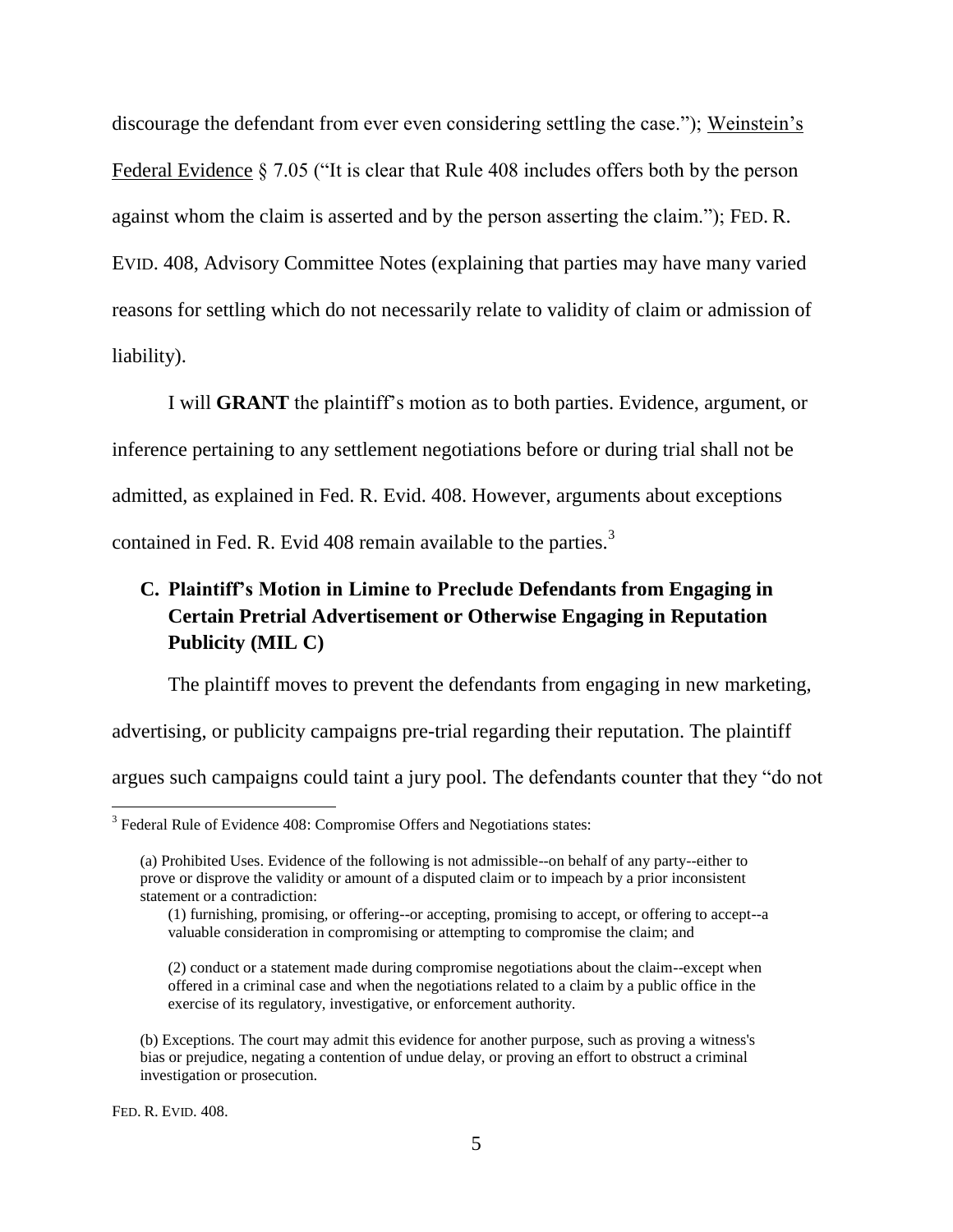intend to engage in any advertising campaign specifically designed to influence jurors or relating to this case" but do plan to "continue their normal business operations, which may include advertising and marketing of its products."

The plaintiff's request is somewhat unprecedented—to ask a civil defendant to restrain from engaging in certain marketing tactics pre-trial. "Problems caused by prejudicial pretrial publicity typically arise in the criminal context." Koch v. Koch Industries, Inc., 2 F. Supp. 2d 1409, 1412 (D. Kan. 1998). See also Gannett Co. v. DePasquale, 443 U.S. 368, 378 (1979)("[A]dverse publicity can endanger the ability of a defendant to receive a fair trial [in a criminal trial]."). However, "[t]he Supreme Court has recognized that conflict between freedom of speech and the right to a fair trial is no less troubling in the non-criminal context." Bailey v. Systems Innovation, Inc., 852 F.2d 93, 97-98 (3d Cir. 1988)(citations omitted). Pretrial publicity could affect the fairness of a civil trial by tainting the jury pool and process. See Koch, 2 F. Supp. at 1412.

A prior restraint is "one of the most extraordinary remedies known to our jurisprudence." Neb. Press Ass'n v. Stuart, 427 U.S. 539, 562 (1976). "[P]rior restraints on speech and publication are the most serious and the least tolerable infringement on First Amendment rights." Id. at 559.

Before a court can impose a pre-trial restraint on a party's speech rights, the court must consider: a) the nature and extent of the speech being restrained; 2) whether other means can mitigate the effects of unrestrained pre-trial speech; and 3) how effectively a restraining order would operate to prevent the threatened danger of an unfair trial. Id. at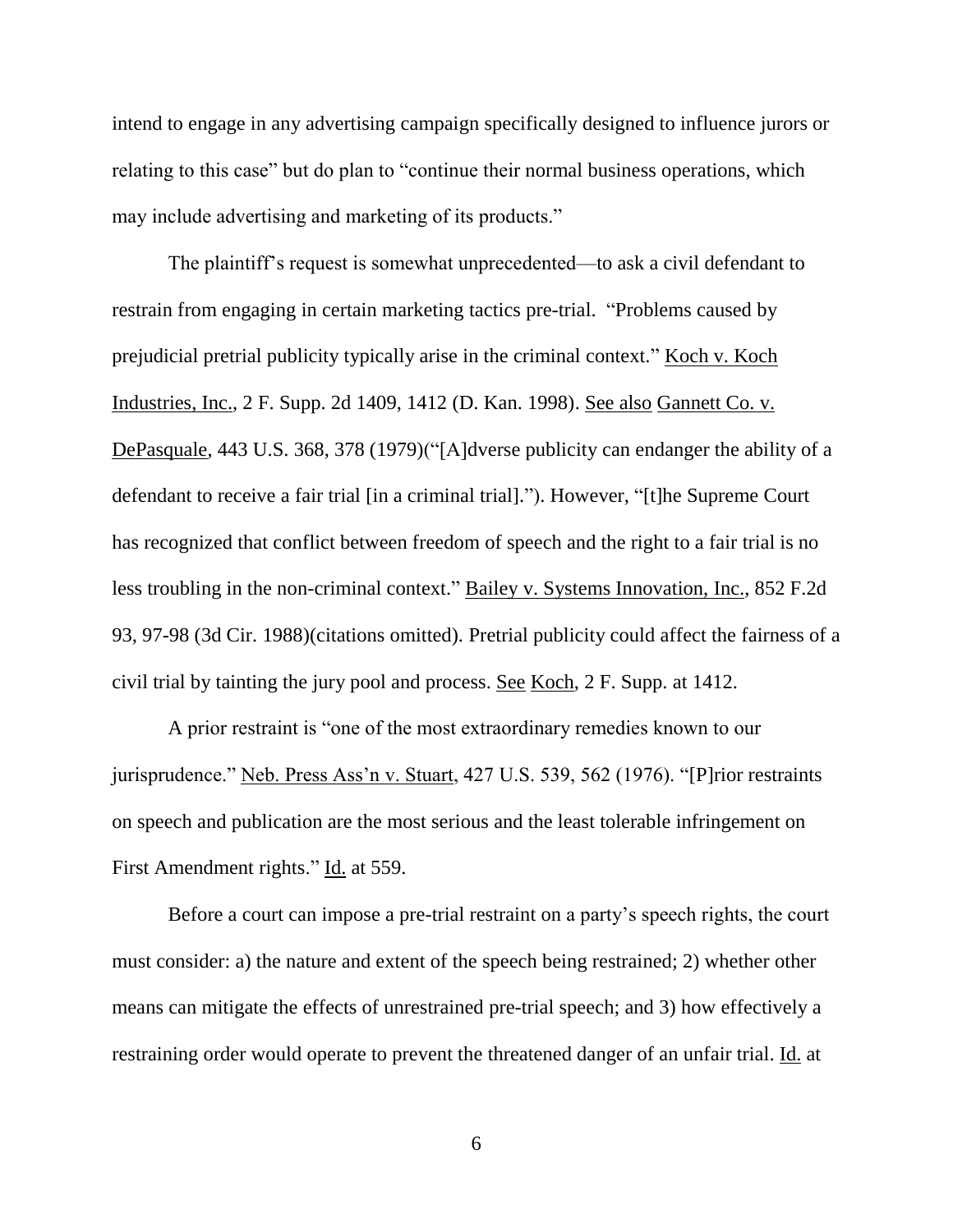562. See also Bailey, 852 F.2d at 99 (quoting Neb. Press Ass'n v. Stuart, 427 U.S. 539, 562 (1976)).

There is no reason to impose restraints on the defendants' speech rights at this time. The defendants claim they do not plan to engage in pretrial advertising or publicity to bolster their reputation. As the defendants point out, the extent and nature of the unfair publicity the plaintiff wishes to have restrained is vague and unclear. Though the plaintiff claims her request is narrowly tailored because it limits the plaintiff to "the time preceding and during trials" and "in the limited market," these limitations are not welldefined. They also could impose an undue burden on the defendants' speech rights when other means are available to mitigate juror bias. See Koch, 2 F. Supp. at 1413 ("Less restrictive alternatives to an injunction against speech include such possibilities as a change of venue, trial postponement, a searching voir dire, emphatic jury instructions, and sequestration of jurors." (citation omitted)).

I will **DENY** plaintiff's motion in limine C **without prejudice.**

# **D. Plaintiff's Motion in Limine to Exclude Evidence Relating to the Personal Use of Tylenol by any Plaintiff and Defendant Employee Witness, Expert Witness, and/or Their Family Members (MIL D)**

The plaintiff moves for the exclusion of any evidence, testimony, comment, inference, or document related to personal use of Tylenol by any McNeil or Johnson & Johnson employee, witness, expert witness, and/or their family members. This exclusion would apply to both defense and plaintiff's witnesses. The plaintiff argues the evidence is not relevant under Fed. R. Evid 401 or, if it is relevant, its probative value is substantially outweighed by the prejudice it may cause under Fed. R. Evid. 403. Allowing testimony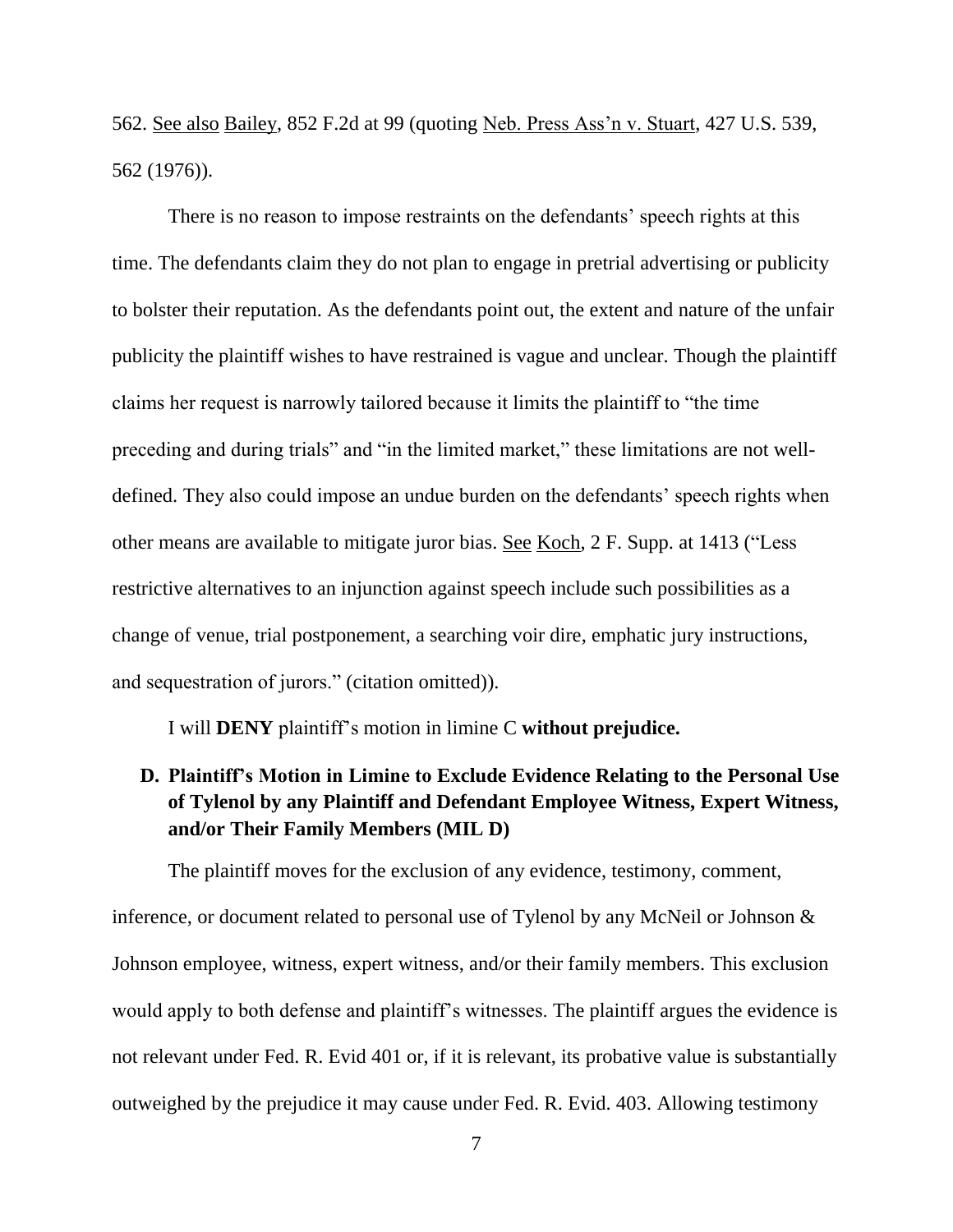that the defendants' employees took Extra Strength Tylenol, the plaintiff argues, would be highly prejudicial. See Humeston, et al v. Merck & Co., Inc., ATL-L-2272-03-MT, Order (N.J. Law Div. Sept. 2, 2005) (Doc. No. 55, Ex. 1)(excluding evidence of Merck employees' taking drug at issue because would be highly prejudicial to plaintiff's claims).

The plaintiff claims that her experts were asked during their depositions if they took Tylenol to treat personal ailments. The plaintiff argues this information is not relevant to the issues of the case. In the least, the defendants argue, this evidence should be permitted on cross-examination to show inconsistent statements, bias, or the like. For example, a plaintiff's expert who still takes Tylenol, despite testifying to its defectiveness, could be biased based on the fact they were paid to provide expert testimony.

The defendants claim they do not plan to elicit testimony from their own witnesses about personal use, unless the plaintiff "opens the door" to such testimony. The defendants argue this information would be relevant because the plaintiff's theory is that the defendants intentionally concealed risks related to the safety of Extra Strength Tylenol. The defendants claim they should be able to rebut this theory by offering evidence that senior executives making the decision regarding Tylenol considered it to be safe enough to take or give to their families. They further argue that a jury could infer the defendants' executives had no such intent to defraud or conceal because they took the product, believing it was safe. Since the Alabama wrongful death statute only allows for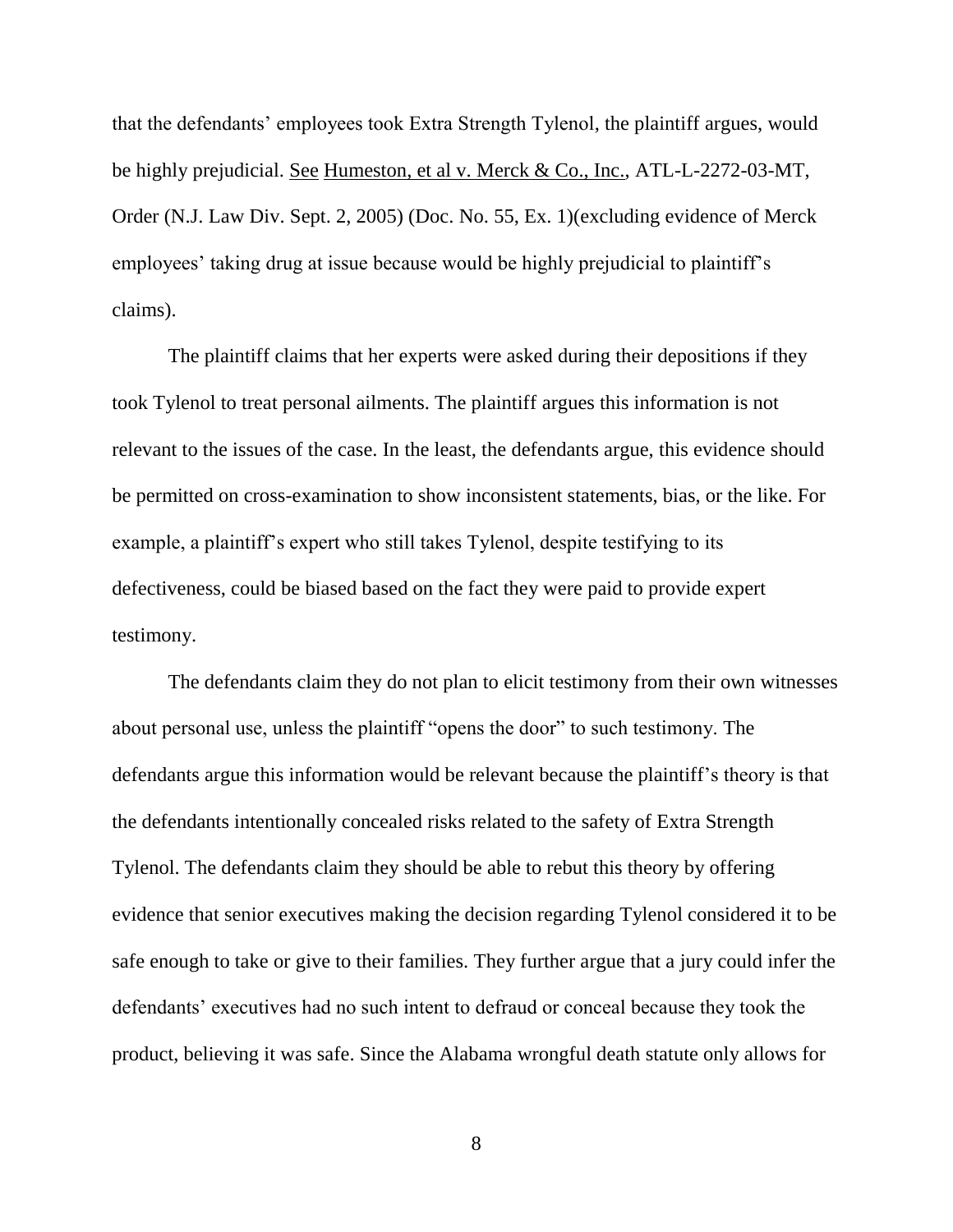punitive damages, the jury will need to understand the extent to which the defendants intended to harm the general public in order to appropriately award damages, they argue.

I will **GRANT** the plaintiff's motion **in part and DENY it in part**. Testimony by employees of the defendants about whether they personally take Tylenol is of little relevance to this case. However, the prejudice that such testimony may cause substantially outweighs any probative value it may have. See In re Yasmin, 3:09-cv-10012-DRH-PMF (3:09-md-2100-DRH-MDL 2100), Doc. No. 262 at 61-62 (Phila. Ct. Cmn. Pleas., Mass Torts Div. Dec. 22, 2011)(Doc. No. 55, Ex. 2, 3)(excluding testimony by Bayer employees that they took Yaz because testimony was irrelevant and/or any probative value would be substantially outweighed by the prejudice of hearing employees who were loyal to the company offer benefits, while plaintiff could not rebut with testimony of consumers who did not take product because of risks); McCarrell v. Hoffman-LaRoche, Inc. and Roche Labs., Inc., ATL-L-1951-03-MT, (N.J. Law Div. Apr. 17, 2007)(Higbee, J.)(excluding evidence that witnesses, experts, or plaintiff's family/friends personally used Accutane because would be "more prejudicial than probative").

Testimony about use of Tylenol by the plaintiff's witnesses may be relevant to the plaintiff's case. For example, Rebecca Hayes lived with Denice Hayes, the decedent. Allegedly, she shared a bottle of Extra Strength Tylenol with her sister. She also purchased this bottle for them both. This information is relevant to causation and possibly other elements of the plaintiff's claims. It could be highly probative with no discernible prejudice.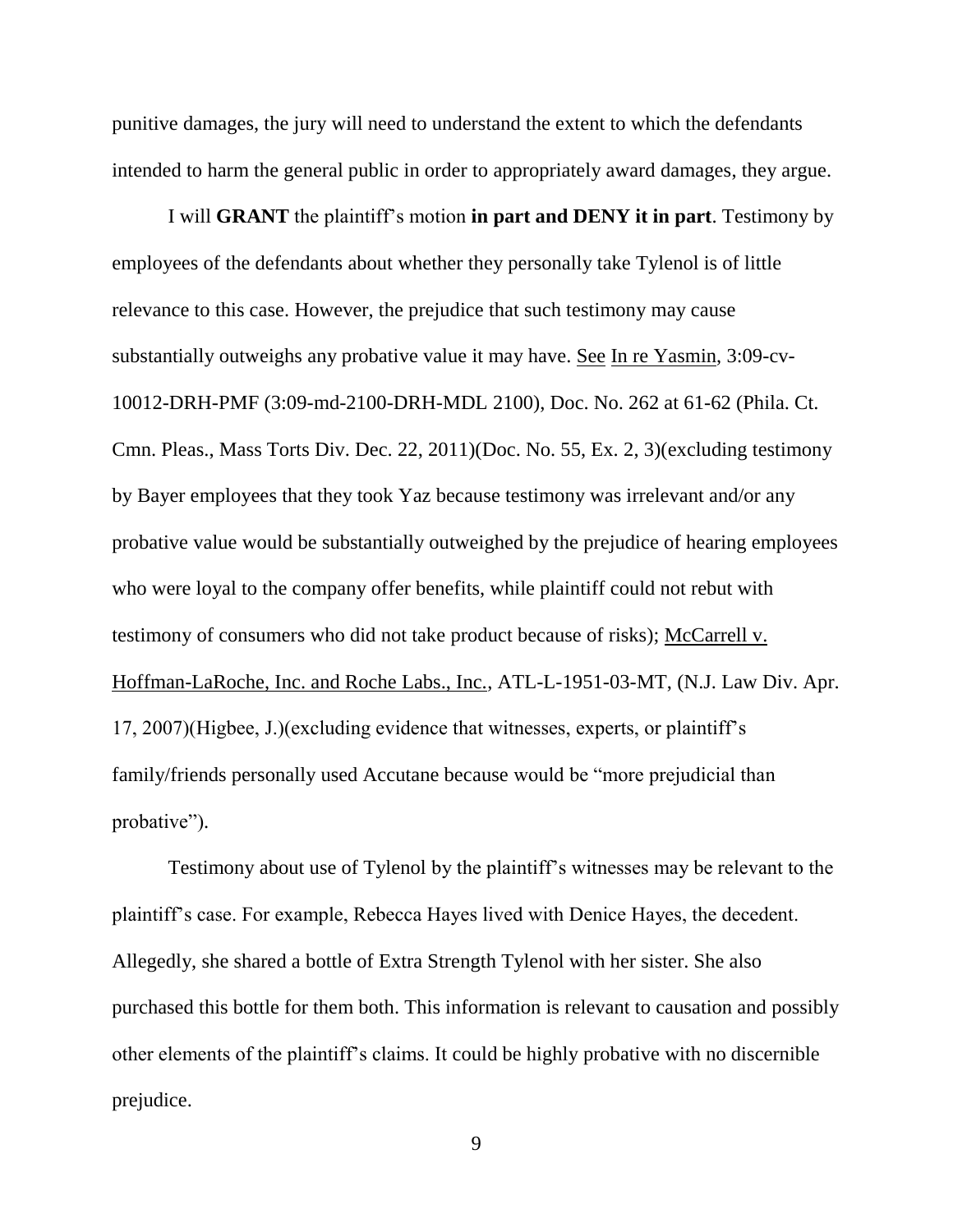Evidence of experts' personal use of Tylenol could be relevant on cross examination on the issue of credibility at least. Any Rule 403 arguments can be raised at trial.

#### **E. Plaintiff's Motion in Limine to Strike Certain Deposition Testimony of AASLD Witness Sherrie Cathcart (MIL E)**

The plaintiff's moves to strike certain testimony in the deposition transcript of Sherrie Cathcart, the corporate designee for the American Association for the Study of Liver Disease (AASLD). Specifically, the plaintiff argues that questions asked of Ms. Cathcart were beyond the scope of her role as corporate designee and background as an administrator. This motion is better addressed during deposition designations. I will defer ruling on these arguments and this motion until that time.

## **F. Plaintiff's Omnibus Motion in Limine to Exclude Subjects of Evidence at Trial (MIL F)**

The plaintiff makes a single motion to limit the scope of subjects which can be discussed at trial:

# *a. Any Comment, Evidence, Testimony, Inference, or Document That a Verdict for the Plaintiff Will Adversely Impact Pharmaceutical Companies' Incentive/Ability to Develop New Medications*

On its face, this sort of evidence would likely be irrelevant or unduly prejudicial as compared to its probative value. However, the context of this evidence is important. The defendants argue that they do not plan to introduce this sort of evidence, essentially mooting the need for this item. For these reasons, I will **DENY** this request **without prejudice.** If the defendants offer evidence to this effect, the plaintiff can raise this objection at trial.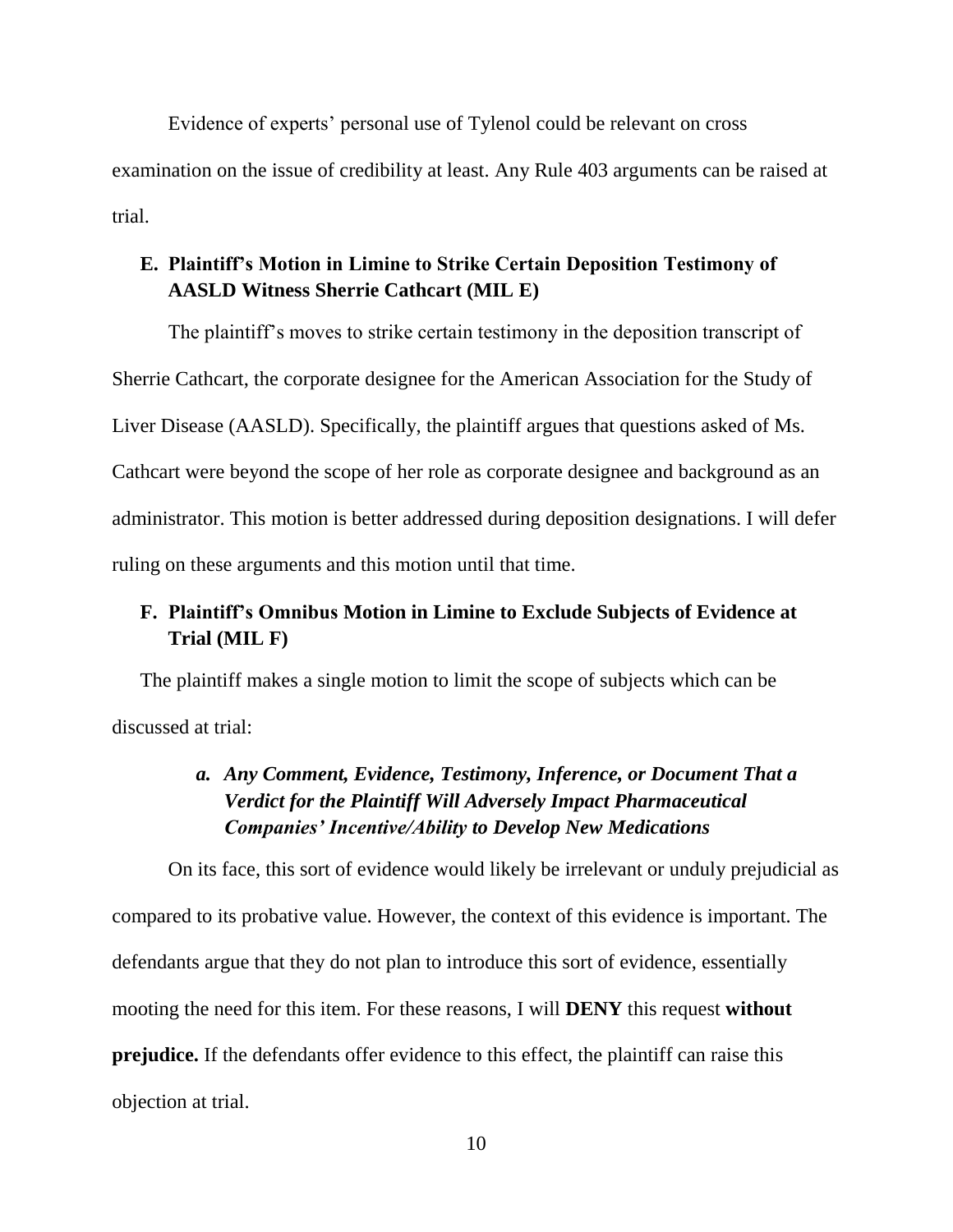*b. Any Comment, Evidence, Testimony, Inference, or Documents Tending to Suggest in any way that any Award of Damages in this Case will Adversely Affect the Ability of any Member of the Jury to Purchase or have Available Medications in the Future, or Affect the Cost Thereof, or have any Adverse Effect on the Medical or Health Products Available to Individuals or Industries in the United States or Worldwide*

On its face, this sort of evidence would likely be irrelevant or unduly prejudicial as compared to its probative value. However, the context of this evidence is important. The defendants argue that they do not plan to introduce this sort of evidence, essentially mooting the need for this item. For these reasons, I will **DENY** this request **without prejudice**. If the defendants offer evidence to this effect, the plaintiff can raise this objection at trial.

#### *c. Any Comment, Evidence, Testimony, Inference, Document, or Reference to the Fact that this Case or Other Tylenol Product Liability Litigation may have a Negative Impact on the Stock Value of Defendants or any other Publicly Traded Pharmaceutical Manufacturer*

On its face, this sort of evidence would likely be irrelevant or unduly prejudicial as compared to its probative value. However, the context of this evidence is important. The defendants argue that they do not plan to introduce this sort of evidence, essentially mooting the need for this item. For these reasons, I will **DENY** this request **without prejudice**. If the defendants offer evidence to this effect, the plaintiff can raise this objection at trial.

# *d. Any Comment, Evidence, Testimony, or Inference that a Verdict for the Plaintiff Will or Could Result in People Losing Their Jobs or Lead to Lay-Offs*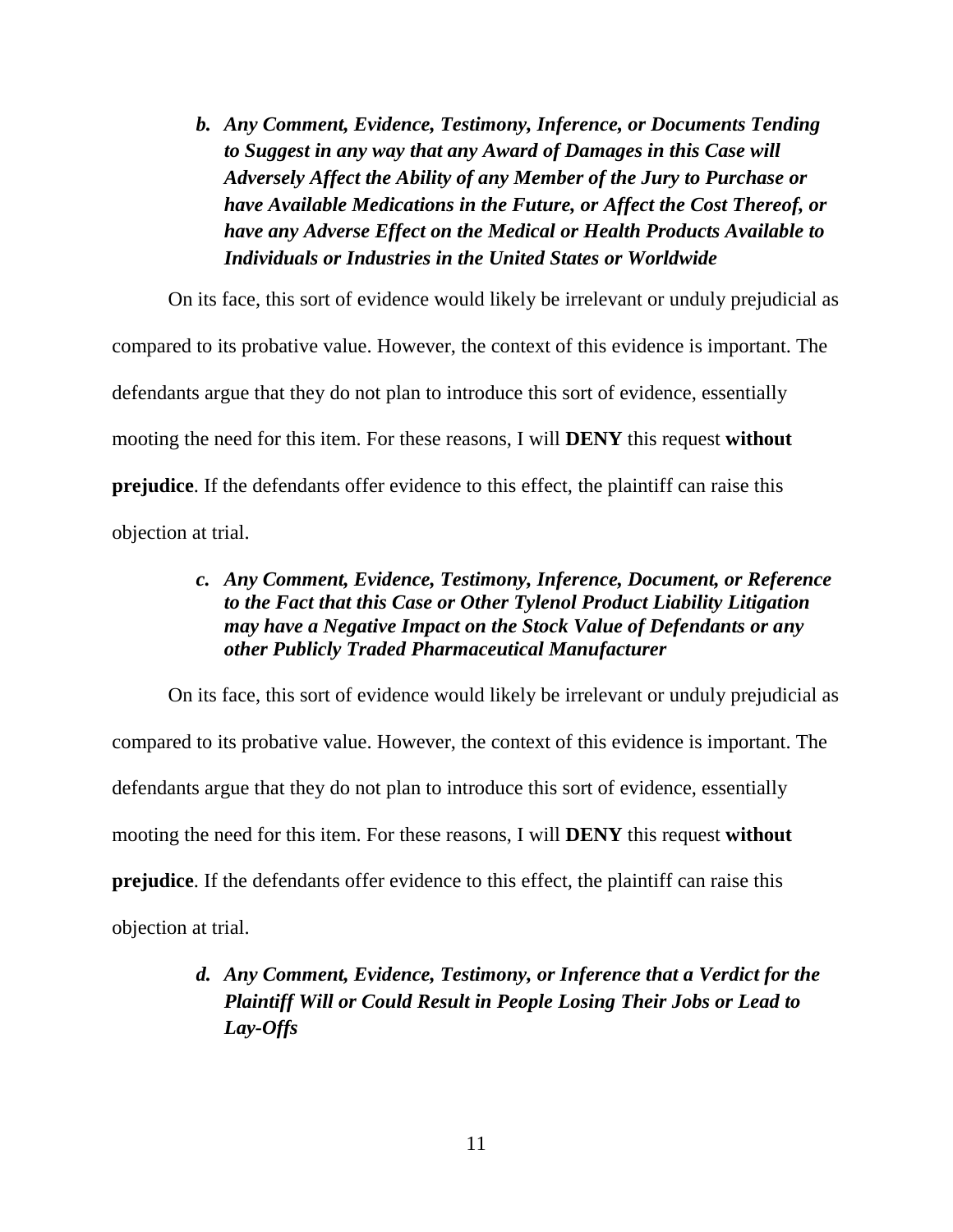This evidence is irrelevant to the issues of this case and would be unduly prejudicial. The defendants argue that they do not plan to introduce this sort of evidence. I will **GRANT** the plaintiff's motion as to this evidence.

#### *e. Any Comment, Evidence, Testimony, Inference, Document, or Reference about how, when, or under what Circumstances Plaintiff Chose or Employed any of her Attorneys*

This evidence is irrelevant to the issues of this case and would be unduly prejudicial. The defendants argue that the plaintiff's credibility may be called into question by evidence that her attorneys in this action are different from the attorney hired to handle the accidental death insurance claim for Denice's estate. The plaintiff's choice of attorneys has nothing to do with credibility or with any substantive issue in this case. A separate motion in limine addresses the extent to which information regarding the accidental insurance claim is admissible.

The fact that Denice's estate filed a claim for and received accidental death insurance benefits is of little relevance to this case. The receipt of accidental death insurance benefits or the amount of such benefit is of little relevance here. Admission or statements made during the process of applying for accidental death insurance benefits may be of some relevance. The choice of attorney to handle such a claim is of no relevance. For these reasons, I will **GRANT** the plaintiff's motion as to this evidence.

> *f. Any Comment, Inference, Evidence, Testimony, or Document Tending to Suggest or in any way Reflect the Financial Status or Resources of any of Plaintiff's Attorneys or their Law Firms, or any of those Attorneys' Other Business or Cases*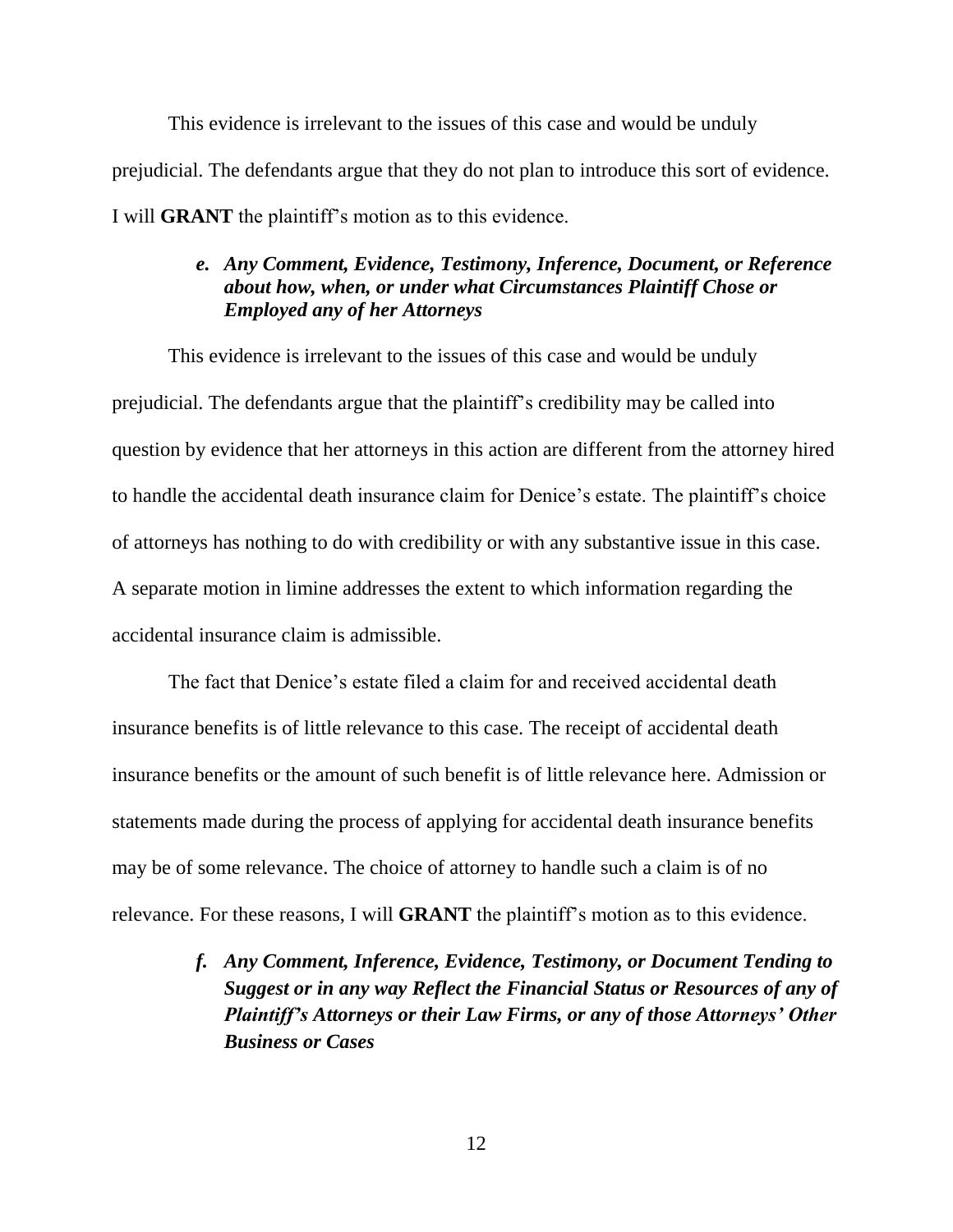The plaintiff argues that information about plaintiff's counsel's resources is irrelevant to the case. The defendants argue this evidence should be allowed if the plaintiff plans to offer evidence that the defendants are "very wealthy companies," they should be allowed to offer the same type of evidence for the plaintiff. A law firm's resources, or the combined resources of several law firms, are irrelevant to any issue in this case. A separate motion in limine discusses whether the defendants' financial information is admissible.

This evidence is irrelevant to the issues of this case and would be unduly prejudicial. I will **GRANT** the plaintiff's motion as to this evidence.

## *g. Any Comment, Inference, Evidence, Testimony, or Document Relating to Travel by Private Jet for any of the Lawyers or Witnesses Involved in this Case*

This evidence is irrelevant to the issues of this case and would be unduly prejudicial. The defendants note that they do not plan to introduce this sort of evidence. I will **GRANT** the plaintiff's motion as to this evidence.

# *h. Any Indication that Defendants may have to pay a Judgment Entered in this Case, that Defendants may have Limited Policy Limits or Cash, or the Effect or Results of Such Judgment upon the Insurance Rates, Premiums, Finances, or Ability of Defendants to Compete in the Marketplace*

This evidence is irrelevant to the issues of this case and would be unduly

prejudicial. The defendants argue that they do not plan to introduce this sort of evidence.

I will **GRANT** the plaintiff's motion as to this evidence.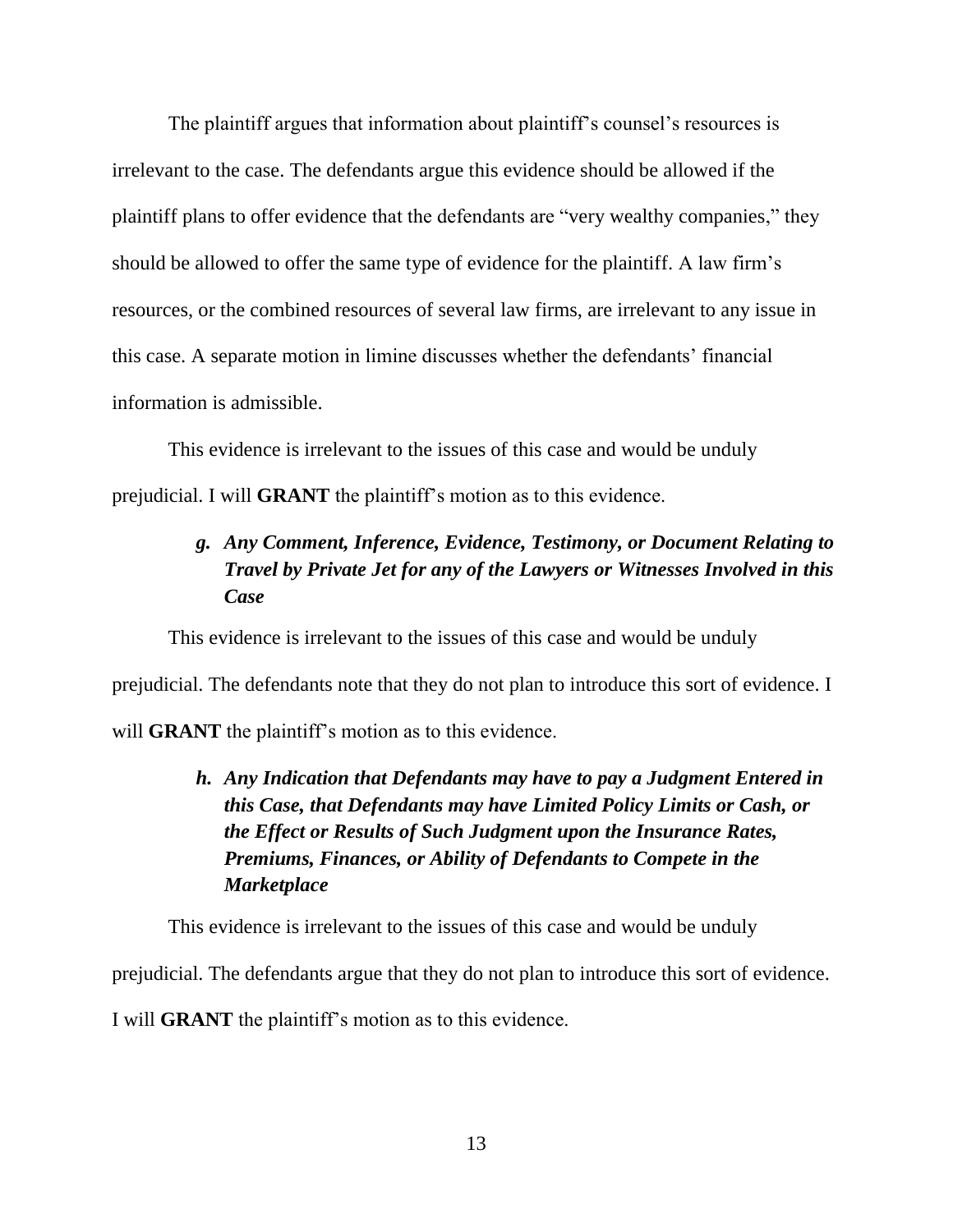# *i. Any Suggestion that any Recovery the Plaintiff may Receive in this Case in the way of Damages Awarded by a Jury Verdict, may be Subject to Prejudgment Interest or Judgment Interest*

This evidence is irrelevant to the issues of this case and would be unduly

prejudicial. The defendants do not plan to introduce this sort of evidence. I will **GRANT** the plaintiff's motion as to this evidence.

# *j. Any Comment, Inference, Evidence, Testimony, or Document Tending to Suggest in any way that an Award of Punitive Damages in this Case is Unconstitutional, Illegal, or Not Supported by the Current State of the Law*

I have already ruled that the Alabama Wrongful Death Act is not unconstitutional

on its face. Any comment or argument suggesting the contrary would be irrelevant and/or

unduly prejudicial. The defendants concede that they do not plan to make such argument.

I will **GRANT** the plaintiff's motion as to this evidence.

# *k. Any Mention of the Purported "Litigation Crisis," "Lawsuit Crisis," "Lawsuit Abuse," "Lawyer Driven Litigation," or Similar Terms or Phrases*

This evidence is irrelevant to the issues of this case and would be unduly

prejudicial. The defendants do not plan to introduce this sort of evidence. I will **GRANT**

the plaintiff's motion as to this evidence.

*l. Any Comment, Evidence, Testimony, or Inference about Mass Torts Made Perfect, American Association for Justice, The Reptile, Jerry Spence Trial College or any other Books, Seminars, and Educational Materials for Plaintiff's Attorneys*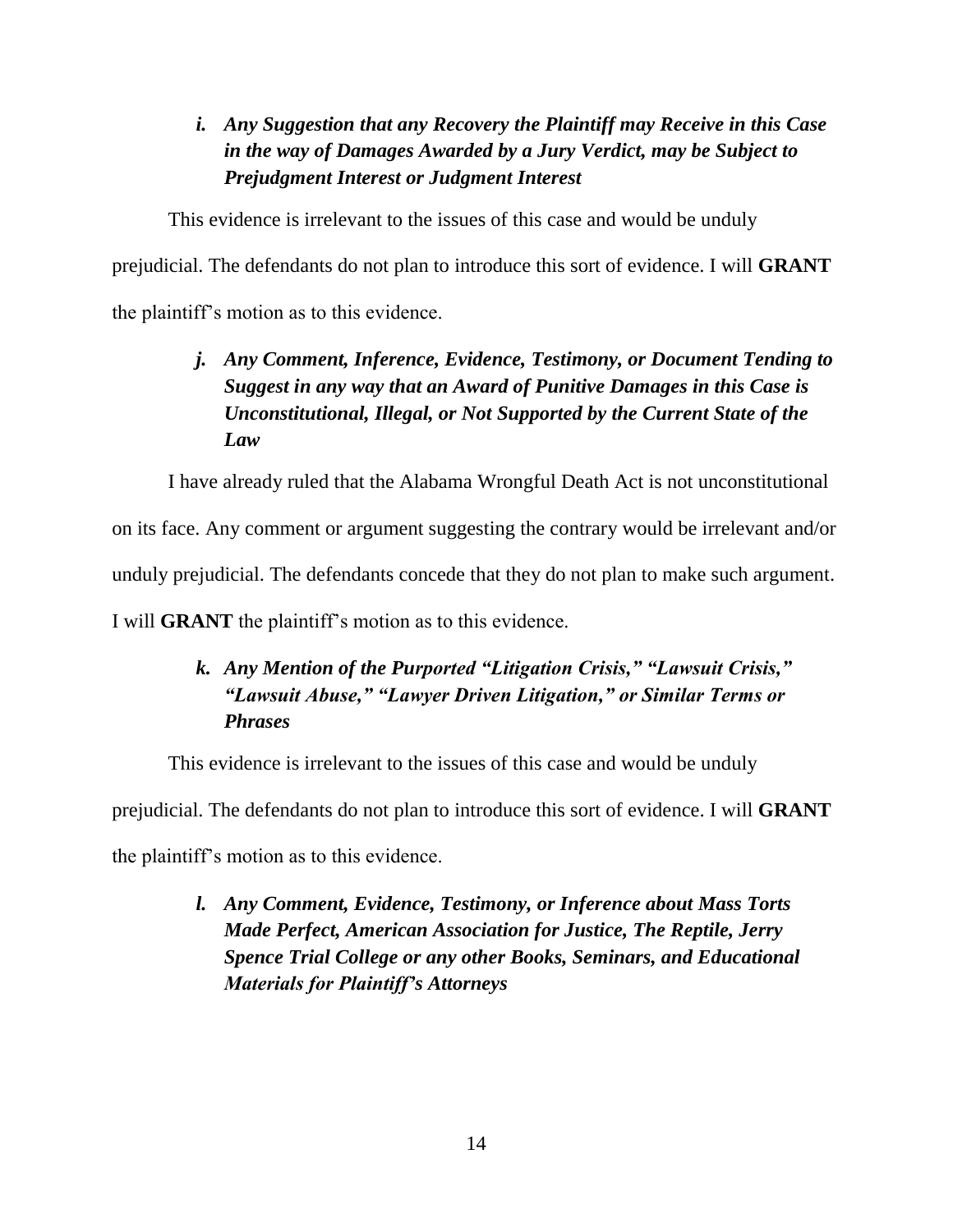This evidence would be irrelevant. The defendants represent that they do not plan to introduce this sort of evidence, essentially mooting the need for this item. For these reasons, I will **GRANT** this request.

## *m. Any Comment, Evidence, Testimony, or Inference about the Plaintiff's Fee Agreement and who is Paying Expenses or who is Responsible for Expenses in Connection with this Litigation*

On its face, this sort of evidence could be irrelevant or unduly prejudicial as compared to its probative value. However, this request is vague, and the court is left to wonder what the plaintiff wants to exclude. The fee agreement or an understanding about who will pay the expenses of the lawsuit is of no consequence to any substantive issue in this case. The amount of compensation paid to experts is relevant to an expert witness' credibility. I will **DENY** this request **without prejudice**. If the defendants offer evidence to this effect, the plaintiff can raise this objection at trial.

# *n. Any mention or disclosure, whether directly or indirectly, in any manner, that Plaintiff is covered by some form of insurance for the incident in question*

The defendant argues that this motion should be denied because Alabama law permits a defendant to introduce evidence that the plaintiff's medical expenses have been or will be reimbursed by a collateral source. <u>See</u> Ala. Code  $\S 6$ -5-522.<sup>4</sup> It is true the

 $\overline{\phantom{a}}$ 

<sup>&</sup>lt;sup>4</sup> Ala. Code § 6-5-522: Evidence of medical expense reimbursement mitigates damages; cost of obtaining reimbursement recoverable states:

In all product liability actions where damages for any medical or hospital expenses are claimed and are legally recoverable for personal injury or death, evidence that the plaintiff's medical or hospital expenses have been or will be paid or reimbursed (1) by medical or hospital insurance, or (2) pursuant to the medical and hospital payment provisions of law governing workmen's compensation, shall be admissible as competent evidence in mitigation of such medical or hospital expense damages. In such actions upon admission of evidence respecting reimbursement or payment of medical or hospital expenses, the plaintiff shall be entitled to introduce evidence of the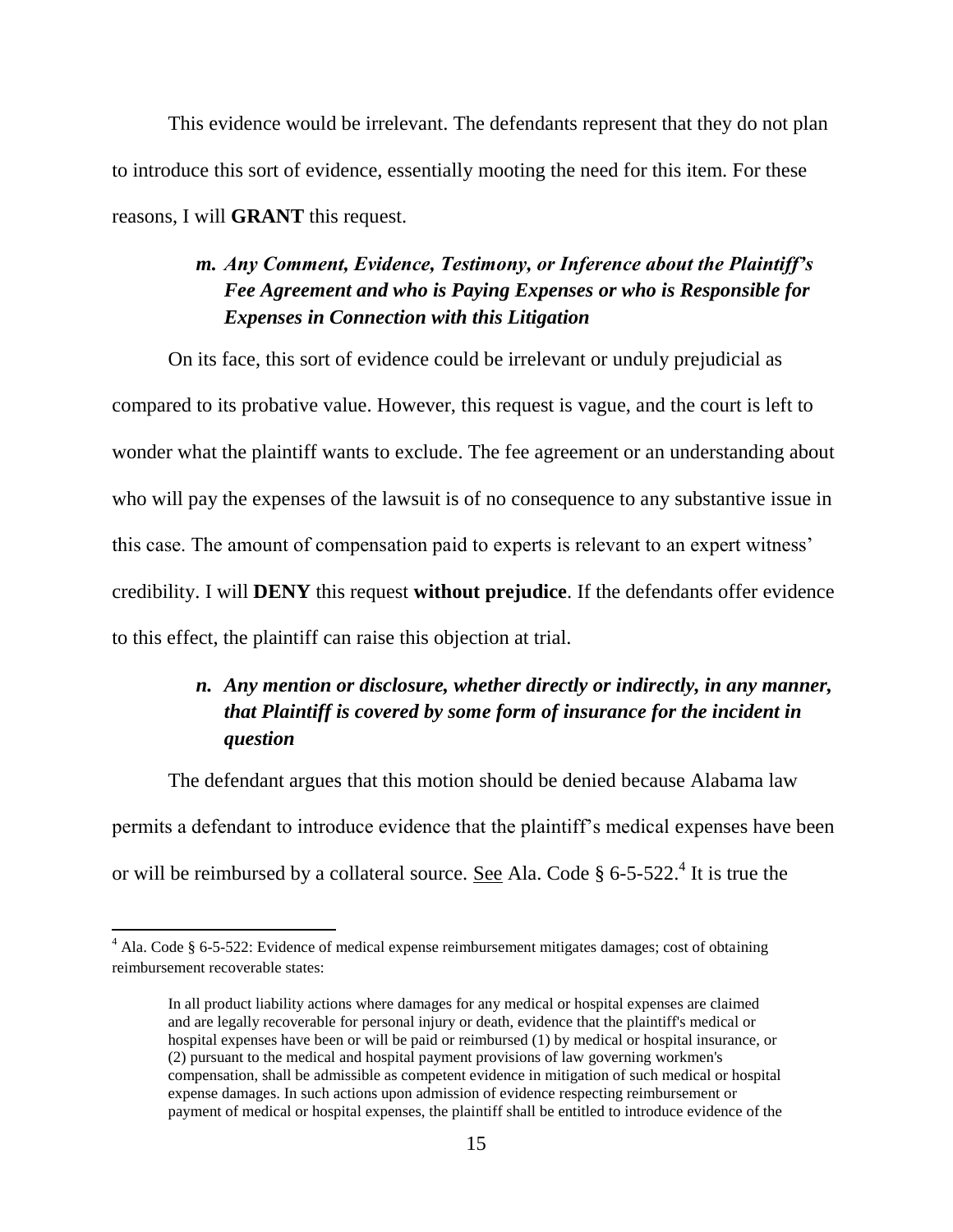collateral source rule does not necessarily apply to medical expense reimbursements. However, I do not see how that exception to the collateral source rule applies in this case. Under the Alabama wrongful death statute, the jury can only award punitive damages, not compensatory damages. What medical expense reimbursements were paid would be relevant to compensatory damages—to show mitigation of damages. See, e.g., Mobile Infirmary Med. Ctr. v. Hodgen, 884 So. 2d 801, 806 (Ala. 2003)(explaining how medical reimbursements related to determination of compensatory damages); Hammond v. McDonough Power Equip., Inc., 436 So. 2d 842, 843 (Ala. 1983)("The legislature made clear its intent in adopting [Ala. Code § 6-5-522] in § 6-5-520: 'It is the intent of the legislature that plaintiffs be compensated fully for any medical or hospital expenses incurred as a result of injuries sustained from a breach of product liability laws, but that plaintiffs not receive compensation more than once for the same medical and hospital expenses."").<sup>5</sup> Here, we are only concerned with punitive damages for wrongful death. Evidence about medical expense reimbursement would not be relevant to this case.

For this reason, I will **GRANT** the plaintiff's request on this item. If the defendants plan to offer evidence from an insurance claim for another reason, they may

cost of obtaining reimbursement or payment of medical or hospital expenses. Such portion of the costs of obtaining reimbursement or payment of medical or hospital expenses as the trier of fact finds is reasonably related to the reimbursement or payment received or to be received by the plaintiff shall be a recoverable item of such damages for medical or hospital expenses.

 $\overline{a}$ 

Ala. Code § 6-5-522 (1975). This carve-out specifically pertains to medical or hospital expenses covered by insurance, not expenses covered by other types of insurance.

 $<sup>5</sup>$  The defendants also cited Marsh v. Green, 782 So. 2d 223, 230 (Ala. 2000), for this argument. While Marsh</sup> discussed admissibility of medical reimbursements, it did so in the context of medical malpractice cases which involve Ala. Code § 6-5-545, not Ala. Code § 6-5-522. That case is not helpful.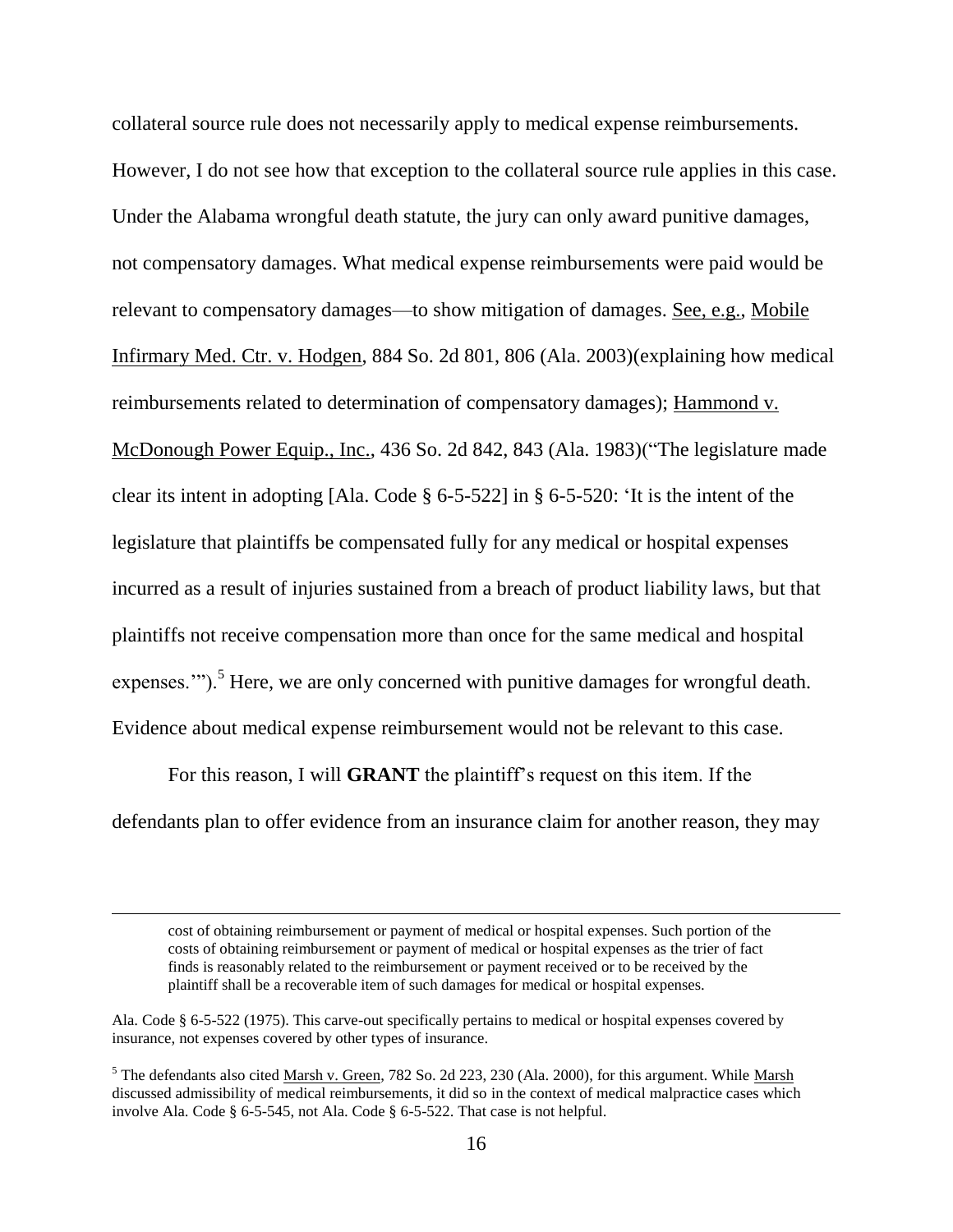raise the issue with the court. I will rule on the relevance of that evidence and conduct a Rule 403 analysis at that time.

# *o. Any Comment, Evidence, Testimony, Inference, or Document Mentioning, Suggesting, or Inferring that if Defendants are made to pay a Judgment, it may Negatively Affect the New Jersey Economy or the Economy of any State*

This evidence is irrelevant to the issues of this case and would be unduly prejudicial. The defendants do not plan to introduce this sort of evidence. I will **GRANT** the plaintiff's motion as to this evidence.

# *p. Any Comment, Evidence, Testimony, Inference, or Document that Bolsters the Unchallenged Character (i.e., Honest) or Traits (i.e., Generous) of the Defendants' Current or Former Employees, Managers, Consultants, Experts, Agents, or Fiduciaries Preemptively*

The unchallenged character of the defendants' current or former employees is not

relevant to their case-in-chief. I will **GRANT** this request for evidence regarding unchallenged character or character evidence offered preemptively. However, the defendants are entitled to present such evidence if the character/traits of one of the abovementioned witnesses are attacked by the plaintiff at trial. See FED. R. EVID. 608 ("A witness's credibility may be attacked or supported by testimony about the witness's reputation or having a character for truthfulness or untruthfulness, or by testimony in the form of an opinion about that character.").

# *q. Any Comment, Evidence, Testimony, Inference, or Document Concerning Societal Good the Defendants Perform by Manufacturing Other Drugs or Products*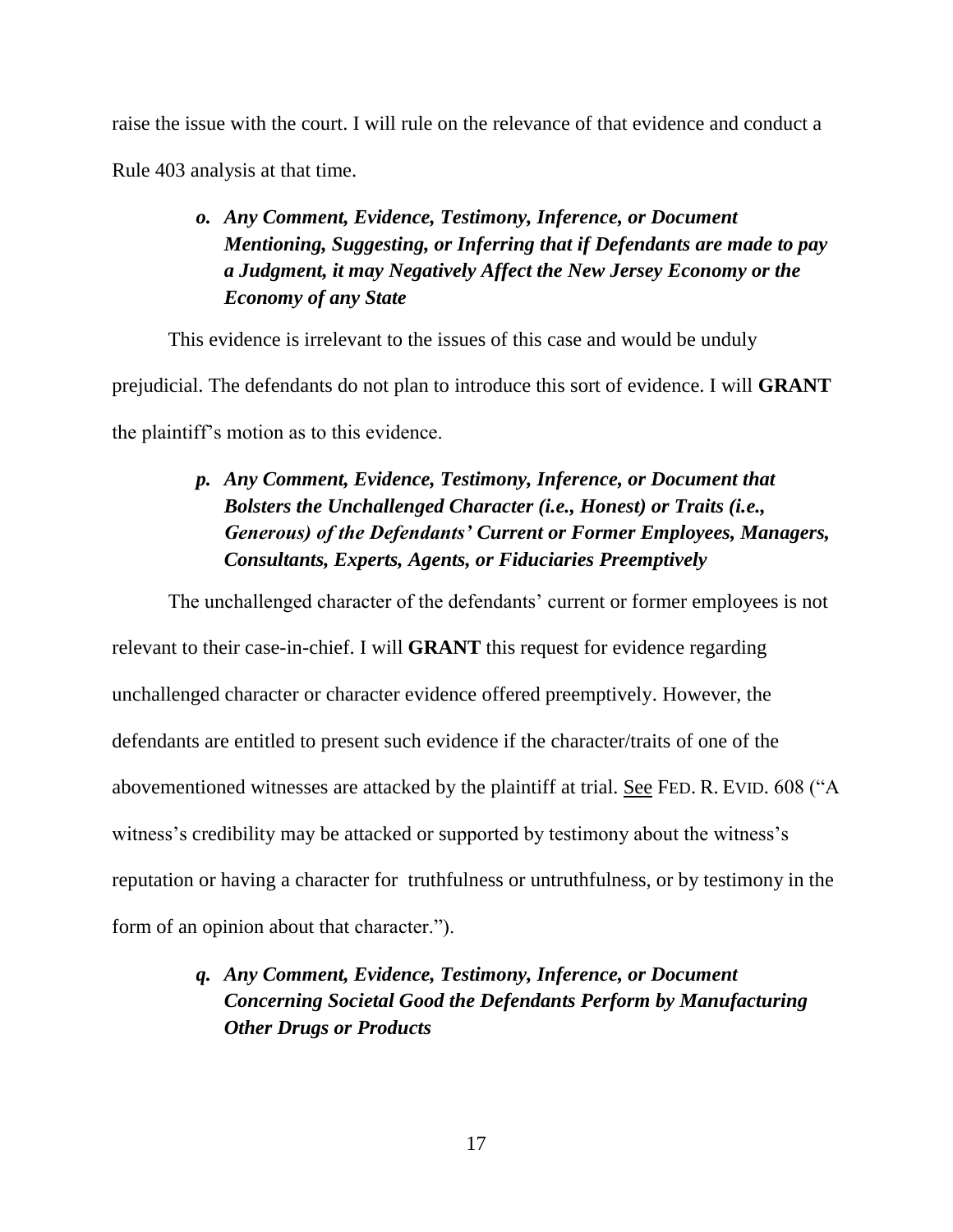Evidence about the benefits of other drugs and products would be irrelevant to the issues of this case. The defendants do not plan to introduce this sort of evidence. I will **GRANT** the plaintiff's motion as to this evidence.

# *r. Any Comment, Evidence, Testimony, Inference, or Document Mentioning that State Warning Defect or Failure-to-Warn Laws Pressure Drug Manufacturers to add Unsubstantiated, False, or Invalid Warnings in order to Avoid Lawsuits*

It is unclear what exactly the plaintiff would like precluded under this request. The plaintiff cites to Wyeth v. Levine, 555 U.S. 555, 578-79 (2009). As I explained in my decisions regarding the defendants' motions for summary judgment on the plaintiff's failure-to-warn and design defect claims, state products liability claims are not preempted by federal law, as explained in Wyeth. I would expect the defendants would not make arguments that would counter Supreme Court precedent and my rulings in this case.

Given that it is unclear what evidence would be precluded by this request, I will **DENY** it **without prejudice**. The plaintiff can raise any objections to the admission of evidence based on my previous rulings and Wyeth at trial.

# *s. Any Comment, Evidence, Testimony, Inference, or Document Mentioning that State Tort Law Undercuts the FDA's Mission to Provide Only Scientifically Valid Warnings*

This argument or admission of such evidence would not be appropriate under

Wyeth v. Levine, 555 U.S. 555 (2009). As explained in Wyeth, state tort law is meant to complement FDA regulations, not undercut them. I will **GRANT** this request.

> *t. Any Comment, Evidence, Testimony, Inference, or Document Mentioning that too many Warnings of Serious Injuries will Dilute the Effectiveness of Warnings, Generally*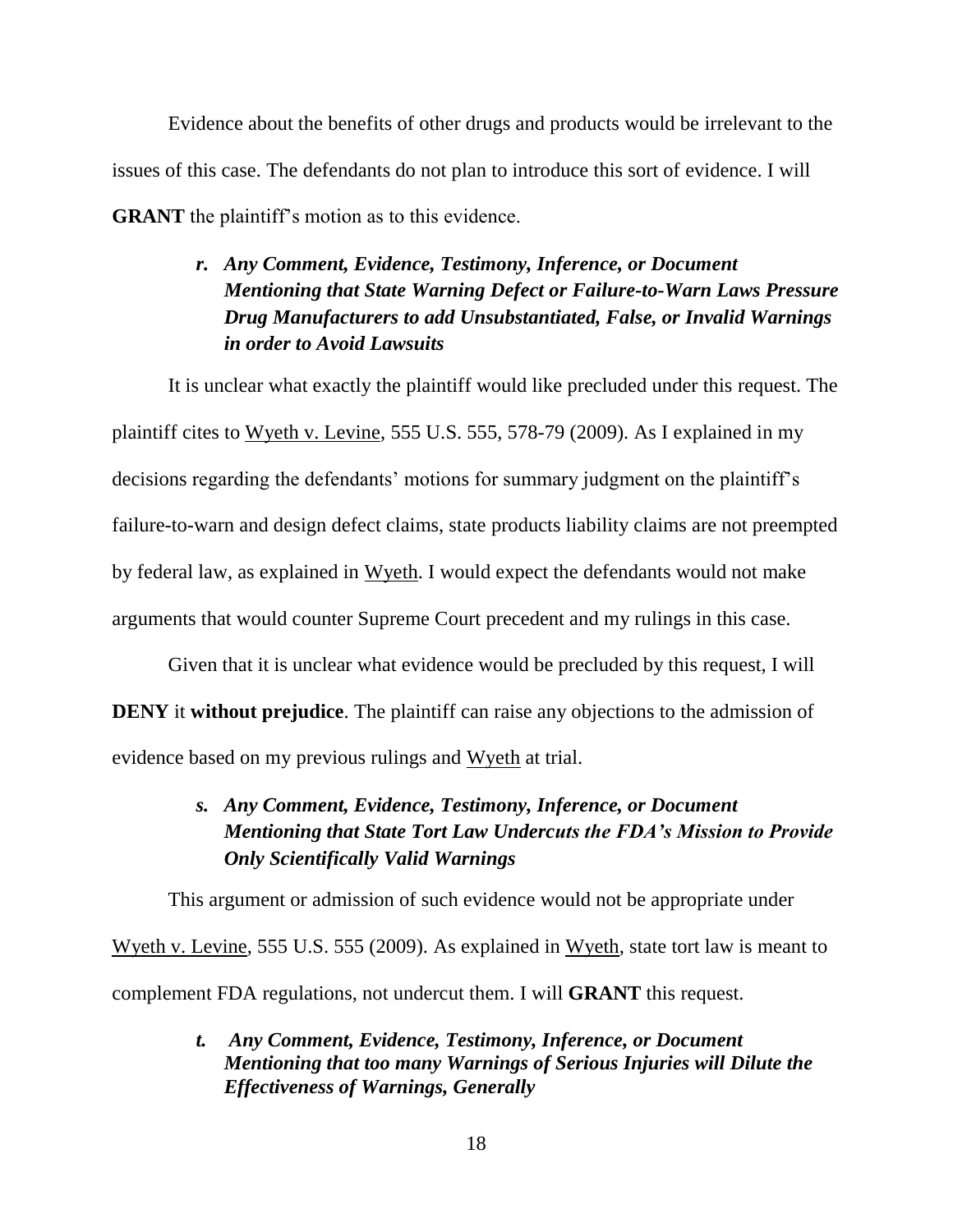This evidence may be relevant to the case. See Hogan v. Novartis Pharma. Corp., No. 06 Civ. 0260(BMC)(RER), 2011 WL 1533467, \*14 (E.D. N.Y. Apr. 24, 2011)(denying similar motion because it "goes to the heart of the case"); Mazda Motor of Am., Inc. v. Rogowski, 105 Md. App. 318, 331 (1995)("The most significant social cost generated by requiring distributors to warn against remote risks is the reduced effectiveness of potentially helpful warnings directed towards risks which are not remote."). I will **DENY** this request **without prejudice**. The plaintiff may raise any arguments about the admissibility of such evidence at trial.

## *u. Any Statements, Comments, Inference, Testimony, or Documents Tending to Show that Compliance with FDA Regulations Absolves Defendants of Liability*

The context of this evidence will be important. Compliance with FDA standards is not necessarily an absolute defense because those standards typically provide a floor, not a ceiling. See, e.g., Wyeth v. Levine, 555 U.S. 555, 573-81 (2009); Elliot v. Brunswick Corp., 903 F.2d 1505, 1508 (11th Cir. 1990)(explaining how compliance is not an absolute defense to design defect claim); General Motors Corp. v. Edwards, 482 So. 2d 1176, 1198 (Ala. 1985)(overruled on other grounds)(same). However, compliance on certain issues (i.e., whether the defendants included required warnings on their labels) can offer evidence of intent or rebut allegations of breach of duty. I will **DENY** this request **without prejudice**. The plaintiff may raise any arguments about the admissibility of such evidence at trial.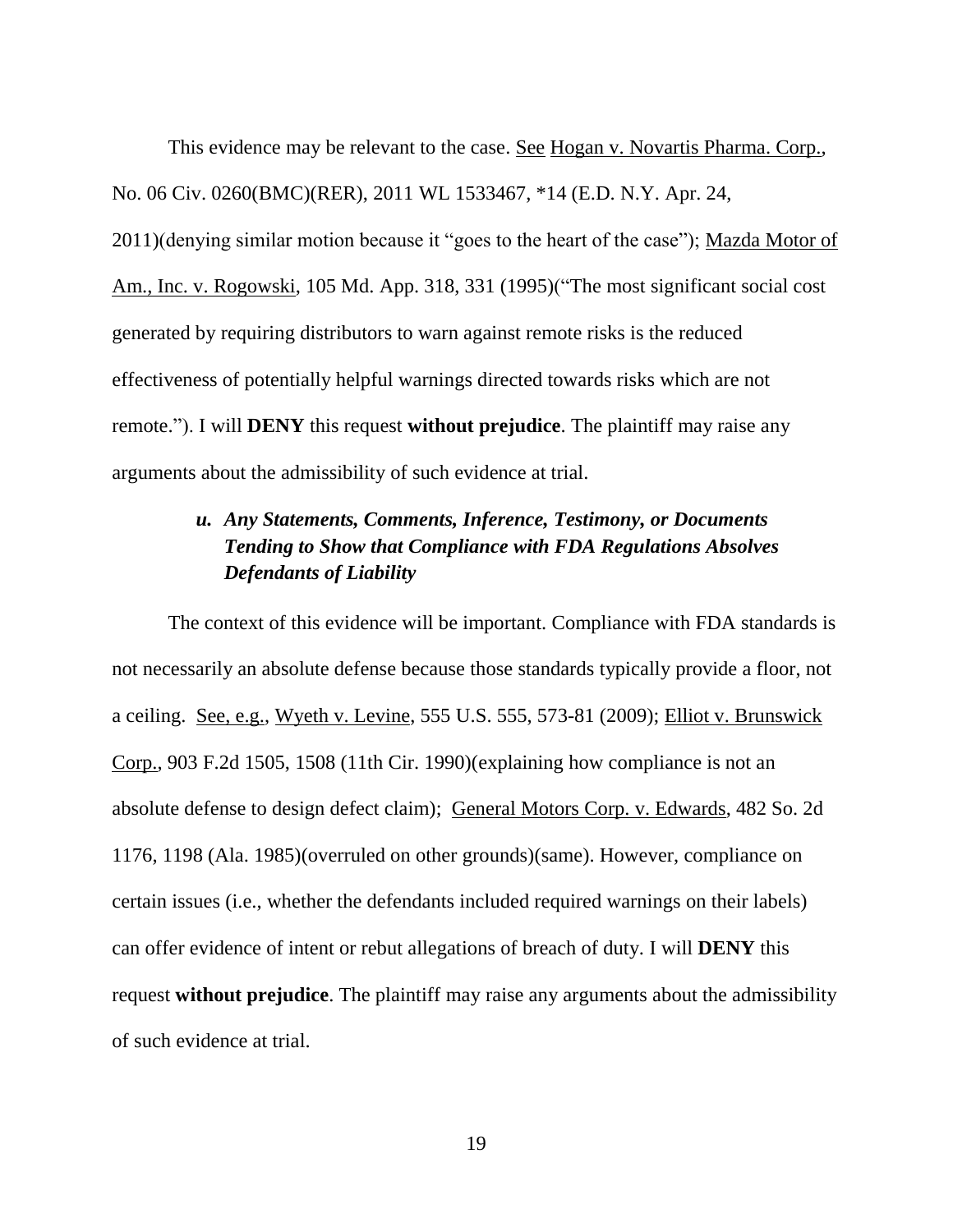#### *v. Defendants Should be Prohibited from Alleging that Plaintiffs want Tylenol Removed from the Market*

The plaintiff has, in fact, argued that removal of Extra Strength Tylenol from overthe-counter status would have been one feasible design alternative. If the plaintiff makes this argument, the defendants should not be precluded from discussing the same evidence. The context of this evidence will be important. I will **DENY** this request **without prejudice**. The plaintiff may raise any arguments about the admissibility of such evidence at trial.

#### *w. Evidence of Defendants' Reputation and Good Acts*

What this information would include and how it would be used is vague and unclear. The context of this evidence will be important. I will **DENY** this request **without prejudice**.

## **G. Plaintiff's Motion in Limine to Exclude the Presentation of Defendants' Deposition Designations and Counter-Designations During Plaintiff's Casein-Chief (MIL G)**

This motion relates to the parties' deposition designations, which will be handled at a later time. The defendants will be permitted to offer cross examination of the plaintiff's witness during the plaintiff's case-in-chief. All other types of testimony or designations will be considered when deposition designations are submitted.

#### **H. Plaintiff's Motion In Limine Regarding Certain FDA Issues (MIL H)**

The plaintiff moves for the exclusion of argument, inference, or suggestion by the defendants: 1) that McNeil could not have enhanced the warnings and directions for Extra Strength Tylenol prior to Ms. Hayes' death in August 2010; and 2) that Extra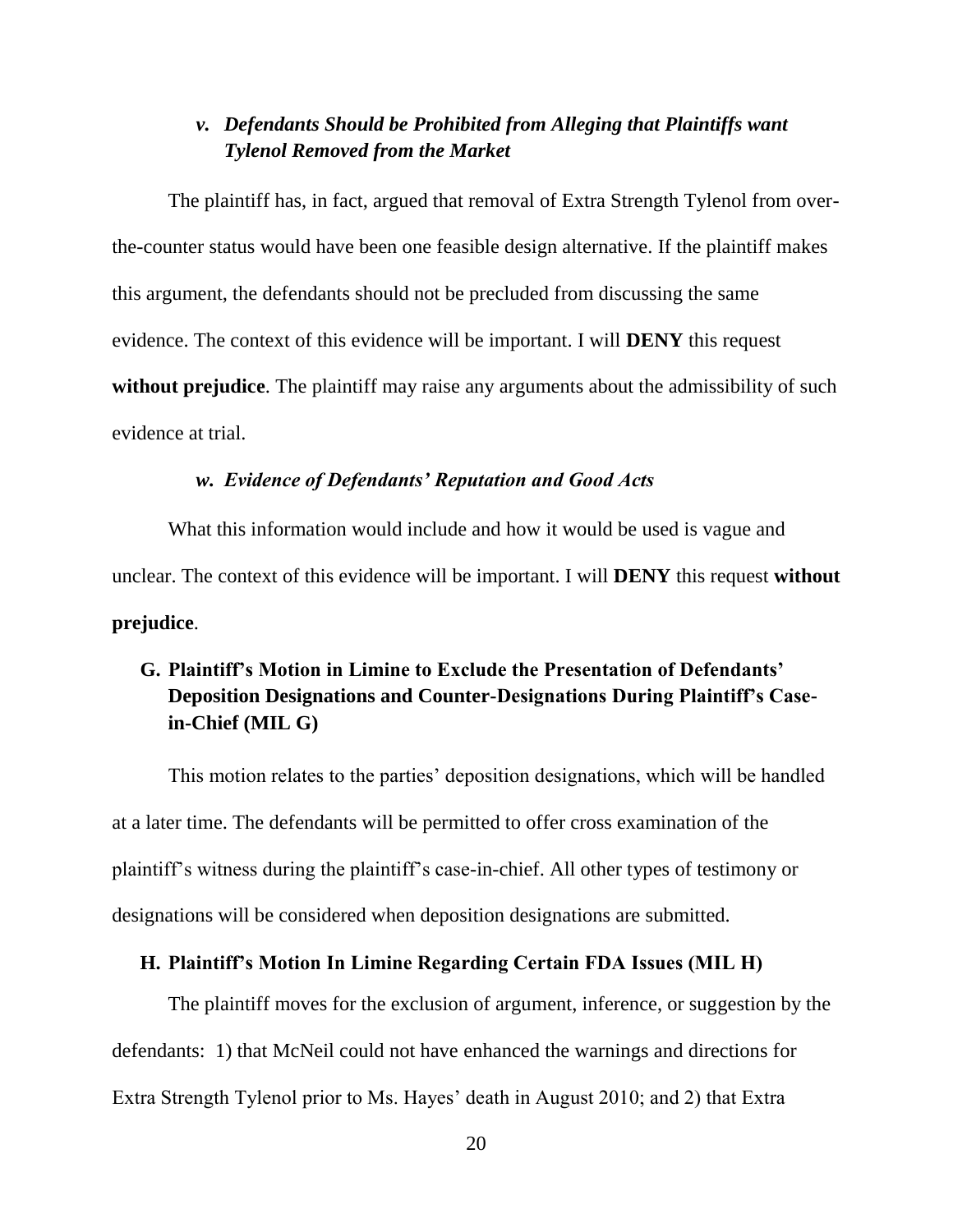Strength Tylenol has been approved by the FDA as generally recognized as safe and effective (GRASE).

I previously determined that the plaintiff's claims were not preempted by federal law.<sup>6</sup> I explained that federal law did not prohibit McNeil from enhancing its warnings or directions for Extra Strength Tylenol under Wyeth v. Levine, 555 U.S. 555 (2009), and Mut. Pharm. Co., Inc. v. Bartlett, – U.S. –, 133 S. Ct. 2466 (2013). I also explained that the Food and Drug Administration (FDA) classified acetaminophen as GRASE but never fully approved it as GRASE because the FDA never issued a Final Monograph.<sup>7</sup>

For these reasons, any argument by the defendants that would contradict my previous rulings would not be permissible. I will **GRANT** the plaintiff's motion.

#### **I. Plaintiff's Motion in Limine Regarding Highly Confidential Document De-designation (MIL I)**

The plaintiff moves to de-designate certain highly confidential information. Most of this information relates to the defendants' research and development of an acetaminophen alternative, which would not cause liver injury. This R & D project is called Project PAPA. In response, the defendants filed a separate motion in limine to

<sup>&</sup>lt;sup>6</sup> See Memorandum Denying Defendants' Motion for Summary Judgment on Plaintiff's Design Defect Claim, Doc. No. 183 at 38-44 (Nov. 13, 2015); [In re Tylenol \(Acetaminophen\) Marketing, Sales Practices and Products Liability](https://1.next.westlaw.com/Document/I78239b708c2b11e595f799cc3c3ba45b/View/FullText.html?listSource=Search&navigationPath=Search%2fv3%2fsearch%2fresults%2fnavigation%2fi0ad60405000001551238778bae284757%3fNav%3dCASE%26fragmentIdentifier%3dI78239b708c2b11e595f799cc3c3ba45b%26startIndex%3d1%26contextData%3d%2528sc.Search%2529%26transitionType%3dSearchItem&list=CASE&rank=1&listPageSource=5756c0e9641229b30cdbbfc99c6af3ef&originationContext=docHeader&contextData=(sc.Search)&transitionType=Document&needToInjectTerms=False&docSource=5ac44efabce041f19bcd1ea38d0f8d11)  [Litigation,](https://1.next.westlaw.com/Document/I78239b708c2b11e595f799cc3c3ba45b/View/FullText.html?listSource=Search&navigationPath=Search%2fv3%2fsearch%2fresults%2fnavigation%2fi0ad60405000001551238778bae284757%3fNav%3dCASE%26fragmentIdentifier%3dI78239b708c2b11e595f799cc3c3ba45b%26startIndex%3d1%26contextData%3d%2528sc.Search%2529%26transitionType%3dSearchItem&list=CASE&rank=1&listPageSource=5756c0e9641229b30cdbbfc99c6af3ef&originationContext=docHeader&contextData=(sc.Search)&transitionType=Document&needToInjectTerms=False&docSource=5ac44efabce041f19bcd1ea38d0f8d11) 2:13-md-02436, No. 2:12-cv-07263, 2015 WL 7075949, at \*20-23 (E.D. Pa. Nov. 13, 2015); Memorandum Denying Defendants' Motion for Summary Judgment on Plaintiff's Failure-to-Warn Claim, Doc. No. 181 at 40-49 (Nov. 13, 2015);In re: Tylenol (Acetaminophen) Marketing, Sales Practices and Products Liability Litigation, 2:13-md-02436, No. 2:12-cv-07263, --- F.Supp.3d ----, 2015 WL 7075916, at \*19-24 (E.D. Pa. Nov. 13, 2015).

<sup>&</sup>lt;sup>7</sup> See Memorandum on Defendants' Motion for Summary Judgment on Plaintiff's Failure-to-Warn Claim, Doc. No. 181 at 48-49 n. 170 (Nov. 13, 2015); );In re: Tylenol (Acetaminophen) Marketing, Sales Practices and Products Liability Litigation, 2:13-md-02436, No. 2:12-cv-07263, --- F.Supp.3d ----, 2015 WL 7075916, at \*23 n 170 (E.D. Pa. Nov. 13, 2015).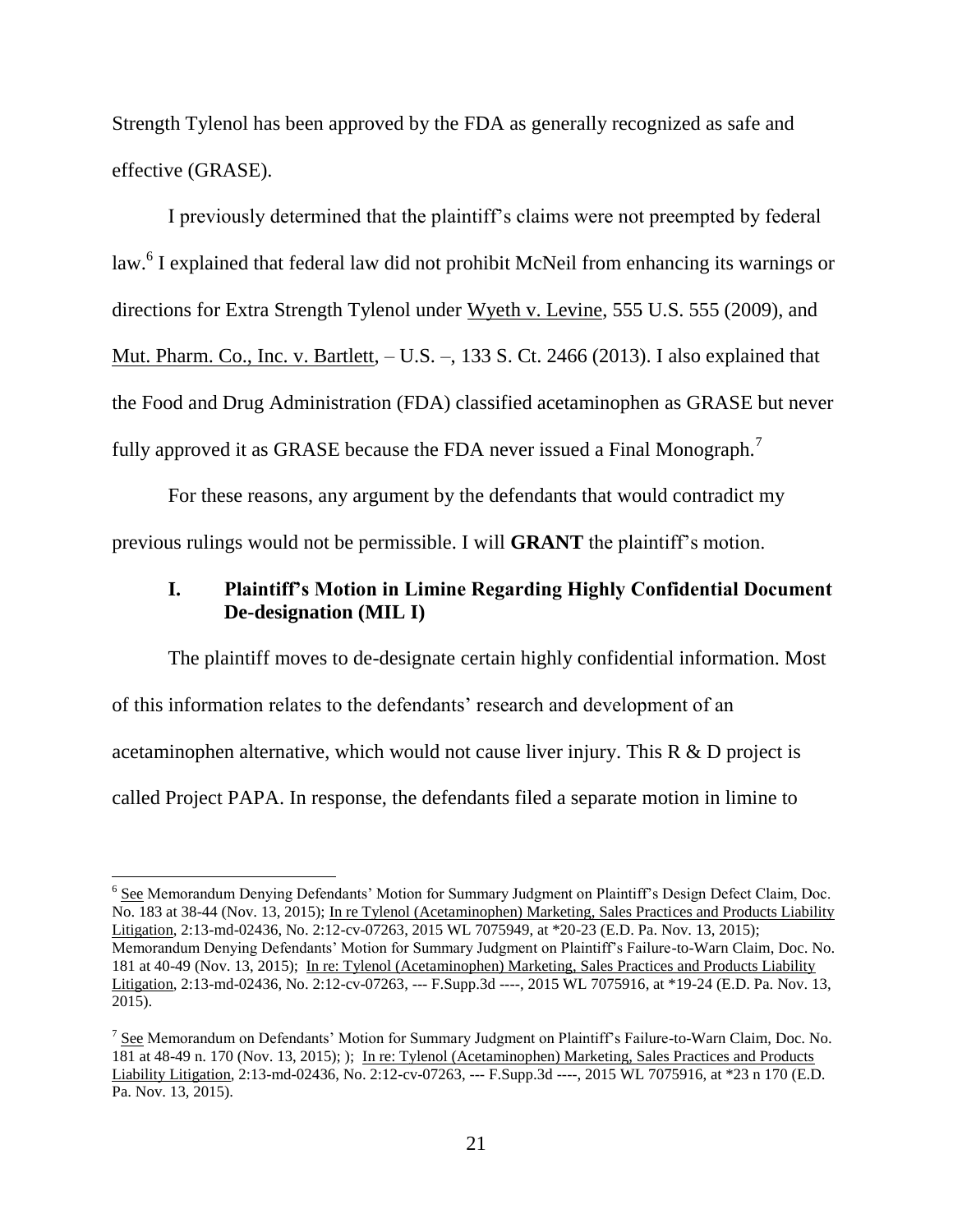exclude this information, claiming its inclusion is either irrelevant or detrimental to the defendants' business interests in keeping this information proprietary.<sup>8</sup>

As I explained in my decision denying the defendants' motion for summary judgment on the design defect claim, Project PAPA cannot offer evidence of an alternative design because it did not produce a design alternative by the time Ms. Hayes had died.<sup>9</sup> Evidence of the existence of Project PAPA, however, can be offered to show knowledge of a defect and/or defendants' state of mind. In addition, the expenditures on this research (i.e., how the defendants increased spending on Project PAPA after the FDA Committee recommended making Extra Strength Tylenol prescription) are relevant to state of mind and the plaintiff's punitive damages claim.

The plaintiff concedes that she only plans to use the Project PAPA evidence for knowledge or notice. However, she disagrees to what extent the defense evidence on this is issue is highly confidential and should be sealed. For documents to be sealed there must be "good cause." Pansy v. Borough of Stroudsburg, 23 F.3d 772, 787 (3d Cir. 1994). The test to determine whether "good cause" exists balances these factors:

- 1) whether disclosure will violate any privacy interests;
- 2) whether the information is being sought for a legitimate purpose or for an improper purpose;
- 3) whether disclosure of the information will cause a party embarrassment;

 $\overline{a}$ 

<sup>&</sup>lt;sup>8</sup> See Doc. No. 203.

<sup>&</sup>lt;sup>9</sup> See Memorandum Denying Defendants' Motion for Summary Judgment, Doc. No. 183, at 30-31 n. 133; In re [Tylenol \(Acetaminophen\) Marketing, Sales Practices and Products Liability Litigation,](https://1.next.westlaw.com/Document/I78239b708c2b11e595f799cc3c3ba45b/View/FullText.html?listSource=Search&navigationPath=Search%2fv3%2fsearch%2fresults%2fnavigation%2fi0ad60405000001551238778bae284757%3fNav%3dCASE%26fragmentIdentifier%3dI78239b708c2b11e595f799cc3c3ba45b%26startIndex%3d1%26contextData%3d%2528sc.Search%2529%26transitionType%3dSearchItem&list=CASE&rank=1&listPageSource=5756c0e9641229b30cdbbfc99c6af3ef&originationContext=docHeader&contextData=(sc.Search)&transitionType=Document&needToInjectTerms=False&docSource=5ac44efabce041f19bcd1ea38d0f8d11) 2:13-md-02436, No. 2:12 cv-07263, 2015 WL 7075949, at \*15 n. 133 (E.D. Pa. Nov. 13, 2015).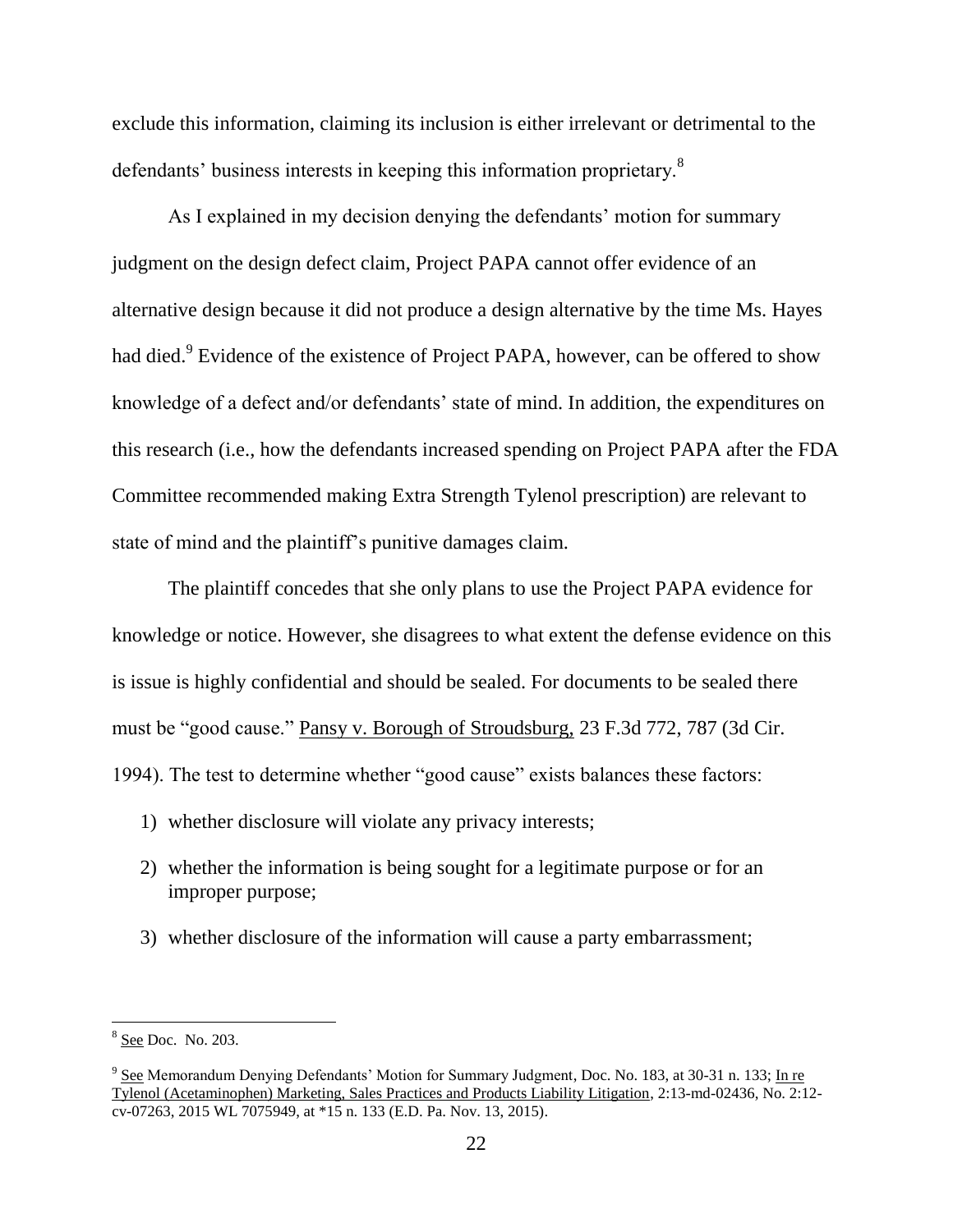- 4) whether confidentiality is being sought over information important to the public health and safety;
- 5) whether the sharing of information among litigations will promote fairness and efficiency;
- 6) whether a party benefiting from the order of confidentiality is a public entity or official; and
- 7) whether the case involves issues important to the public.

Glenmede Trust Co. v. Thompson, 56 F.3d 476, 483 (3d Cir.1995)(citing Pansy, 23 F.3d at 787-91).

Without seeing the contents of specific exhibits, I am unable to weigh the relevant factors. The public's health and safety will likely outweigh any privacy interests the defendants might have in information about Project PAPA's existence and purpose. If specific exhibits contain proprietary information or trade secrets, the factors may weigh in favor of sealing the presentation of this information at trial.<sup>10</sup> I will need to see the specific exhibits and/or subject of the proposed testimony in order to determine whether sealing is necessary.<sup>11</sup>

Specific scientific information about the drugs or chemical compounds being developed by Project PAPA (i.e., formulas, etc.) will likely be irrelevant because it can't show an alternative feasible design for the design defect claim. It also could be prejudicial to the defendants, because it contains trade secrets and proprietary

 $\overline{\phantom{a}}$ 

 $10$  This assumes that the information has not already been made public through some regulatory procedure through the FDA, Patent Office, or the like.

 $11$  The defendants' request for advanced notice of the plaintiff's use of highly confidential information is denied. If the sealing procedures put into place do not adequately protect the defendants' proprietary information, the defendants can raise this issue again with the court.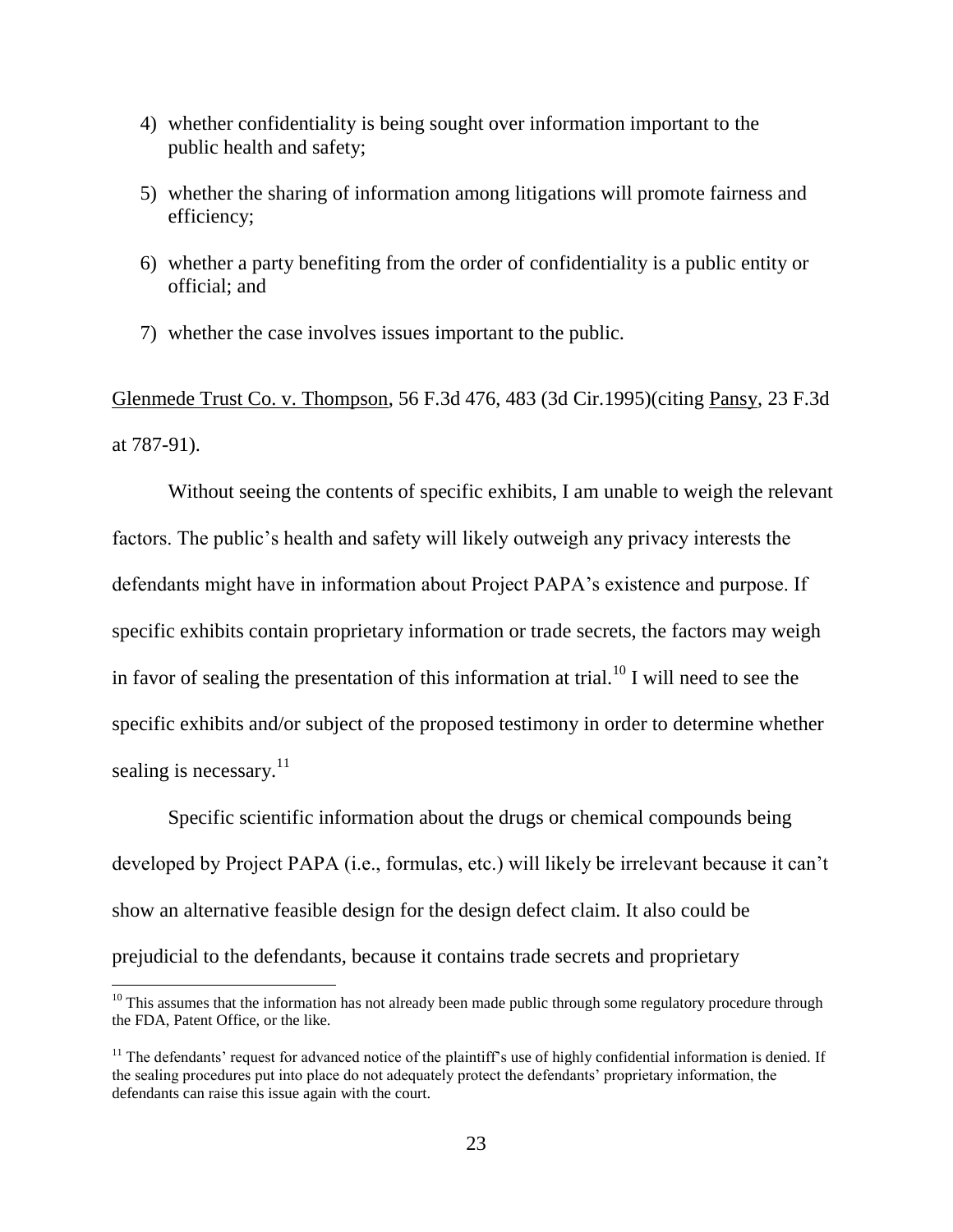information, without having much probative value. Such information will likely be excluded under Rule 401 and/or 403. I will need to see the actual exhibits being used or proposed testimony before determining whether those contain such information.

The defendants also argue that this information should be excluded under Rule 407 as a subsequent remedial measure. This argument is not persuasive. Project PAPA began before the decedent's death; it would not be "subsequent."<sup>12</sup> Nor would it be remedial; no new alternative design has been produced from the project. I also see nothing inherently confusing or prejudicial about the information to warrant outright exclusion under Rule 403.

I will **DENY without prejudice** Plaintiff's **MIL I** and **DENY without prejudice**  Defendants' MIL on this same issue. I will also defer ruling on sealing or excluding specific exhibits until the parties have submitted their exhibit lists and deposition designations. I see nothing particularly burdensome about sealing certain parts of the proceedings, if necessary. However, the parties are expected to meet and confer prior to submitting their exhibit lists in order to keep disputes about confidentiality and sealing of court proceedings to a minimum.

#### **J. Plaintiff's Motion In Limine to Exclude References of Defendants' Charitable Contributions and Corporate Character (MIL J)**

The plaintiff moves to exclude evidence, references, inferences, testimony, documents, or arguments relating to the defendants' charitable contributions or corporate character. She argues that this evidence is either irrelevant and/or is precluded by Rule

 $\overline{\phantom{a}}$ 

<sup>12</sup> See, e.g., Diehl v. Blaw-Knox, 360 F.3d 426, 433-434 n.5 (3rd Cir. 2004).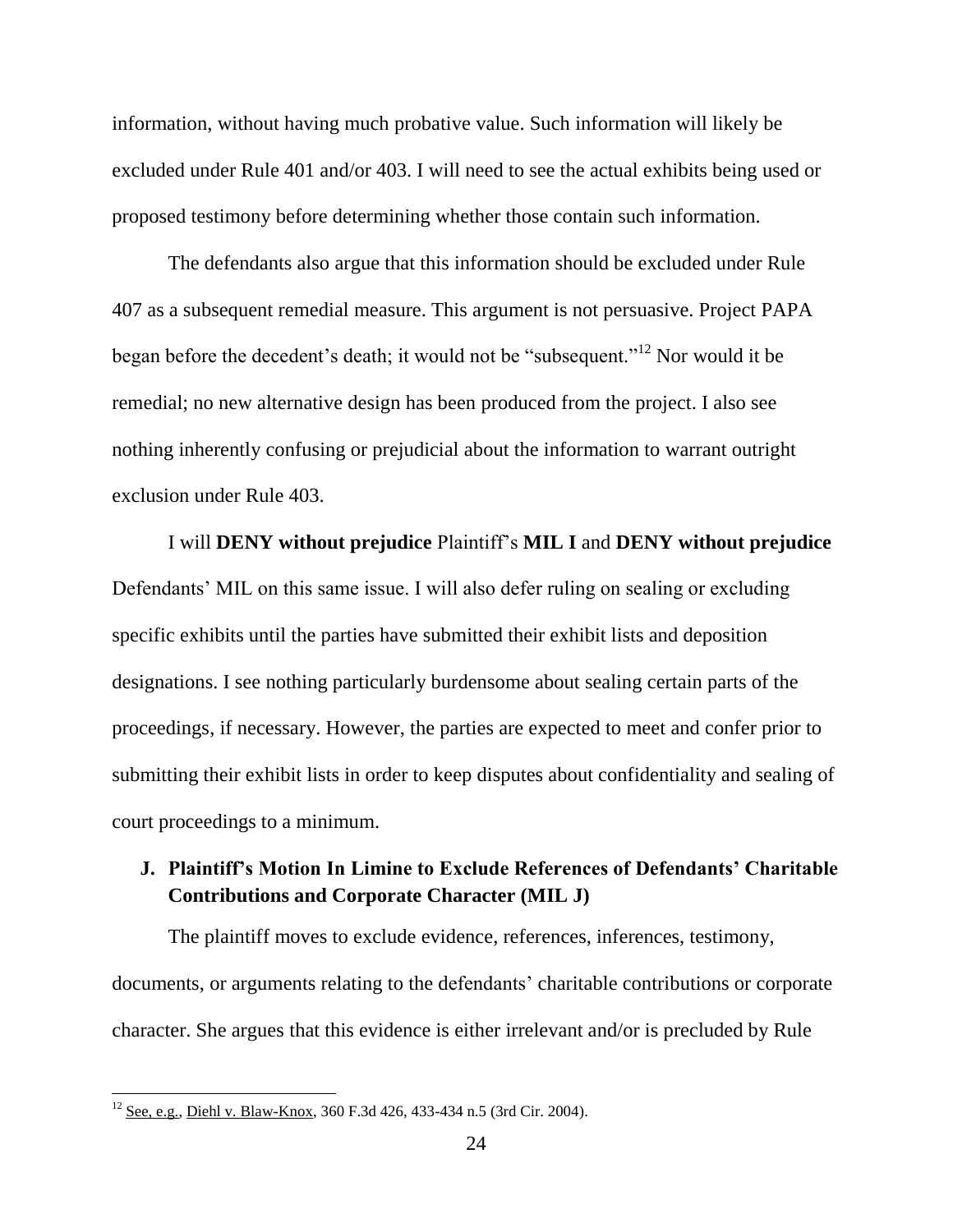403. The plaintiff also argues that evidence that the defendants are "good companies" would be improper character evidence under Rule 404. "Evidence of a person's character or character trait is not admissible to prove that on a particular occasion the person acted in accordance with the character or trait." FED. R. EVID.  $404(a)(1)$ .

The defendants argue that evidence encompassed in this motion is important to their defense. For example, the defendants plan to present evidence about research and development, product formulation, marketing efforts, product monitoring, and regulatory compliance. This evidence, they argue, is not character evidence. They claim that from this information a jury could infer that their products improve the lives of consumers. Explaining how their businesses operate, they claim, is not character evidence.

I agree that the defendants should be allowed to offer evidence on how they operate. However, the evidence the plaintiff is seeking to exclude—that of how the defendants are "good corporate citizens" by providing scholarships or making charitable contributions—would not be relevant to this case unless the plaintiff offers evidence to the contrary.

For these reasons, I will **GRANT** the motion **in part** and **DENY** it **in part** without prejudice. Evidence of the defendants' "good corporate character" is not admissible in the defendants' case-in-chief under Rule 404(a). Evidence of the defendants' charitable work would have no probative value.

The defendants may present evidence about their operations to explain to the jury what steps were taken to meet their statutory and common law duties. See In re Wright Medical Technology Inc., MDL Docket No. 2329, 2015 WL 6690046, at \*3 (N.D. Ga.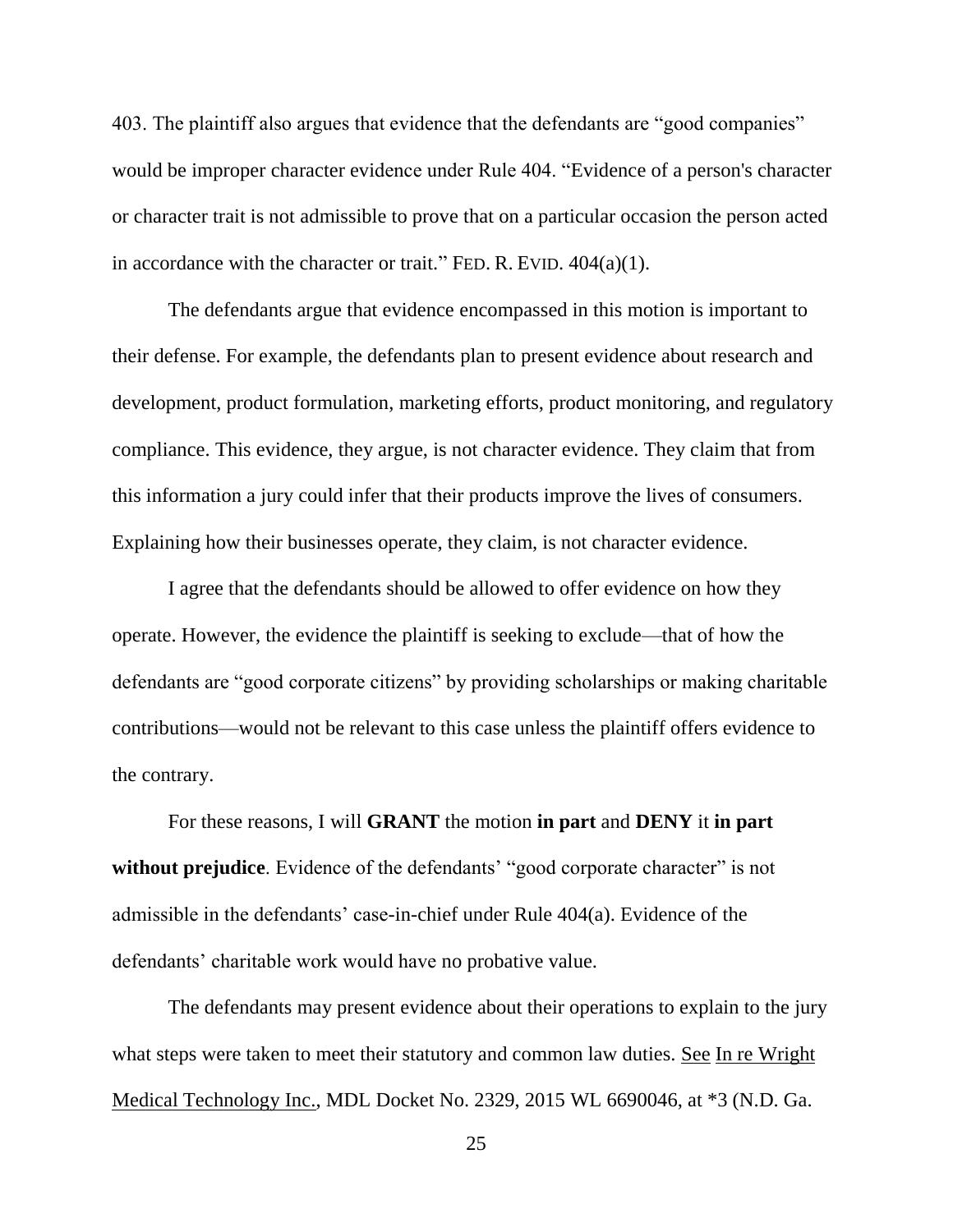Oct. 30, 2015)("Although good works, charity, community involvement, and other good deed evidence is not evidence that is generally admissible at trial, (see Fed.R.Evid., 404(a), 401, 402), it is conceivable, if not likely, that Defendants' mission statement and the manner in which it guided them in the manufacture of hip implant devices is probative of Defendants' intent for the purpose of the jury's consideration of a punitive damages award.").

#### **K. Plaintiff's Motion in Limine to Exclude Any Evidence, Argument, or Inference Pertaining to Accidental Death Insurance Claim (MIL K)**

The plaintiff moves to exclude evidence related to an accidental death insurance claim filed by the decedent's family after her death. Specifically, the plaintiff seeks to exclude:

1) A letter from an attorney representing Rebecca Hayes, the decedent's sister, to Monumental Life Insurance Company advocating Denice Hayes' death was "accidental" as defined under the accidental death insurance policy (Doc. No. 59, Ex. A);

2) An insurance claim form purportedly signed by Rebecca Hayes (Doc. No. 59, Ex. B);

3) A medical questionnaire prepared by the attorney, and completed by one of Denice Hayes' treating physicians, indicating her death was "accidental" (Doc. No. 59, Ex. C).

Decedent Denice Hayes had an accidental death policy that was liable to pay

benefits for her death if "caused by an accident." The insurance company's records show

that Plaintiff Rana Terry called the insurance company on August 31, 2010 and told the

insurance representative that Denice "died 8/31/2010 from a Tylenol overdose." See Doc.

No. 122, Ex. A at MLIC\_INS00239 (Monumental Call Log for Denice Hayes File). The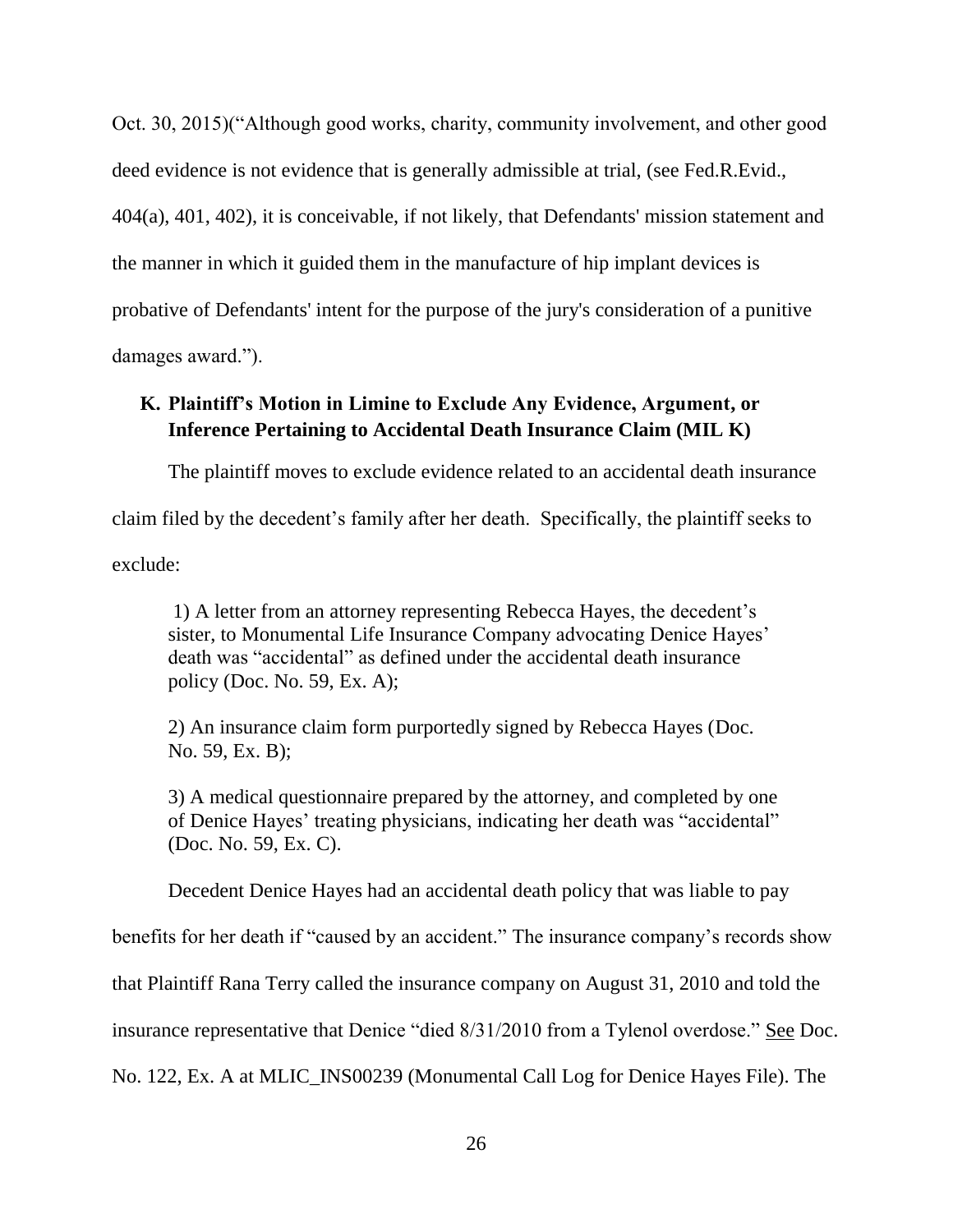company then sent Denice's family a claim form which Rebecca Hayes, Denice's other sister, completed. See Doc. No. 122, Ex. A. Rebecca Hayes was the beneficiary on the policy. See Doc. No. 122, Ex. A. Rana Terry served as a witness when Rebecca completed and signed this claim form. See Doc. No. 122, Ex. A at MLIC\_INS00235.

The insurance company initially denied the claim because the physician completing the death certificate listed her death as being the result of "natural cause" instead of "accident." See Doc. No. 59, Ex. D. An attorney representing Rebecca disputed the denial and provided additional documentation to show that the death was indeed "accidental." To that end, documentation pertaining to the claim, made by Rebecca and her attorney, indicated that Denice "ingest[ed] too many Tylenol over the course of several weeks" and that she "accidentally took too many Tylenol over the course of several weeks." See Doc. No. 59, Ex. A, B; Doc. No. 122, Ex. A. The insurance company paid the claim after receiving additional information about Denice's death.

#### **i. Relevance**

 $\overline{\phantom{a}}$ 

The plaintiff argues that this information is not relevant because the jury will not have to determine if Denice Hayes's death was accidental. The parties agree that the death was, in fact, accidental and not intentional. The key question the jury will have to answer regarding causation is whether the decedent's death was caused by acetaminophen.<sup>13</sup> The accidental death insurance claim, the plaintiff argues, offers no evidence that would help the jury answer this question. Even if it were relevant, the

 $<sup>13</sup>$  Ms. Hayes' treating physicians, as well as the plaintiff's experts, contend acetaminophen toxicity caused her</sup> death, while defendants' experts contend her death resulted from sepsis, or some other cause.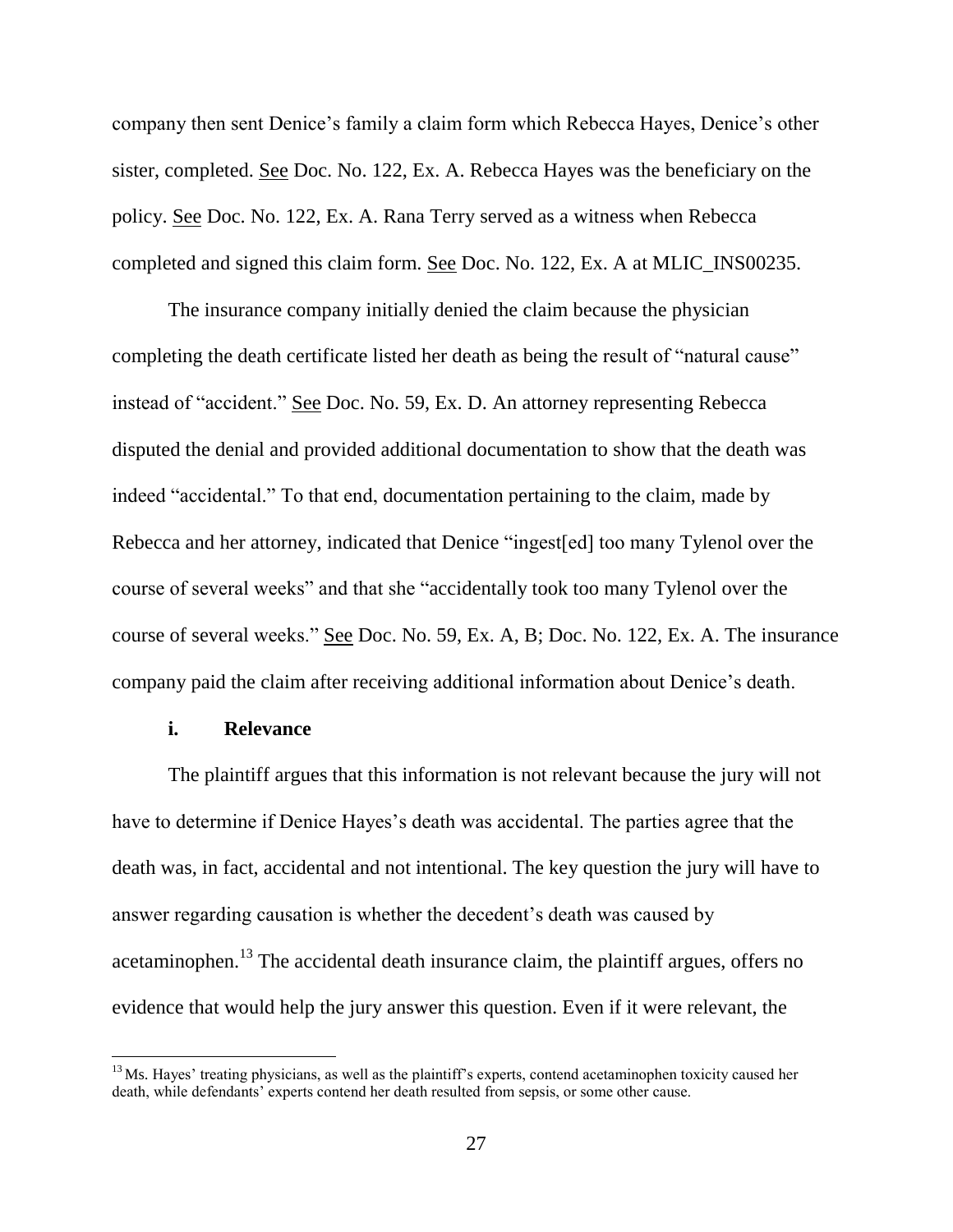plaintiff argues that its minimal probative value is substantially outweighed by the risk of prejudice to the plaintiff or confusion of the jury under Rule 403. To this end, I would need to see how the statements would be used in context to make such a determination.

#### **ii. Hearsay**

 $\overline{\phantom{a}}$ 

The plaintiff also argues that the statements should be excluded as hearsay. They would be out-of-court statements offered to prove the truth of the matter (i.e., causation of the decedent's death). See FED. R. EVID. 801(c). The defendants rebut this argument by offering several hearsay exceptions and exemptions.

First, the defendants claims the statements by Rana Terry, Rebecca Hayes, and the attorney representing the estate in the insurance dispute should be considered party admissions. A statement offered against an opposing party, which was made by the party or her agent, would not be considered hearsay. FED. R. EVID. 801 (d)(2)(A). The defendants argue that statements made by Rana Terry, as a party to this case, would not be hearsay because she is a party opponent. They also argue that Rebecca would be a party opponent because she is a "party in interest" under Alabama law and, therefore, a party under Rule  $801(d)(2)(A)$ . From there, they argue that the statements of Rebecca's attorney, as her agent, would also be admissible. This is a stretch. I do not read "party opponent" as the defendants do. Rebecca's and her attorney's statements would not be admissible under Rule  $801(d)(2)(A)$ .<sup>14</sup> However, Rana Terry's statement would not, as a party admission, be hearsay.<sup>15</sup>

<sup>&</sup>lt;sup>14</sup> The defendants also argue that Rebecca's statements and her attorney's statements could be attributed to Rana Terry because she adopted them. See FED. R. EVID.  $801(d)(2)(B)$ . They point to her witnessing the signature of medical authorization forms and her being carbon-copied on the attorney's letters as proof of her adoption of these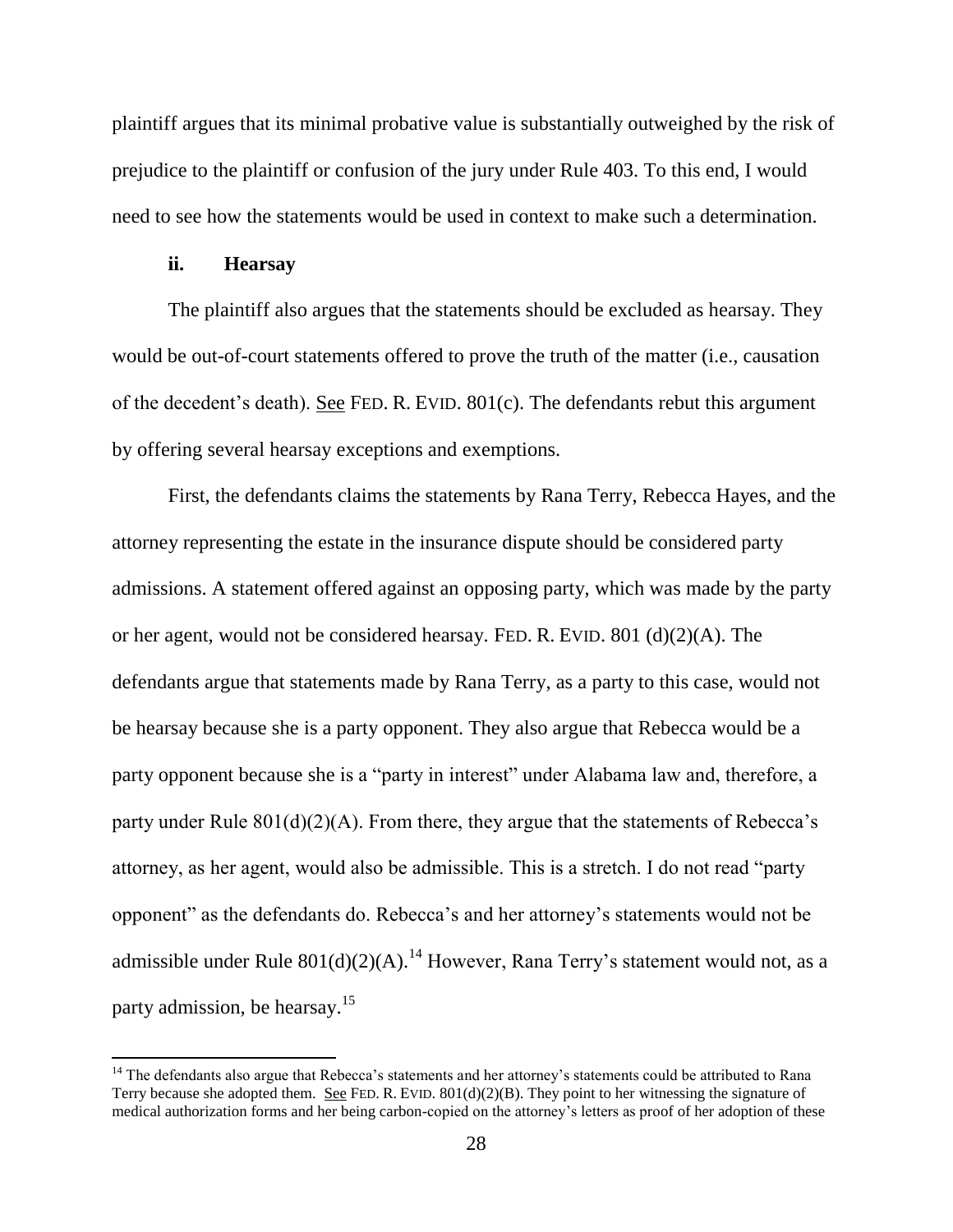Second, the defendants argue that evidence of the accidental insurance claim would fall within the business records exception to hearsay found in Rule 803(6). The business records exception to hearsay allows records of "an act, event, condition, opinion, or diagnosis" to be admitted if:

(A) the record was made at or near the time by--or from information transmitted by--someone with knowledge;

(B) the record was kept in the course of a regularly conducted activity of a business, organization, occupation, or calling, whether or not for profit;

(C) making the record was a regular practice of that activity;

(D) all these conditions are shown by the testimony of the custodian or another qualified witness, or by a certification that complies with Rule 902(11) or (12) or with a statute permitting certification; and

(E) the opponent does not show that the source of information or the method or circumstances of preparation indicate a lack of trustworthiness.

FED. R. EVID. 803(6). From what the defendants have provided, the insurance

claim file documents meet the criteria for the business records exception and

would likely not be considered hearsay.

l

#### **iii. Collateral Source Rule**

This does not end the analysis. The plaintiff argues that the statements are not admissible under Alabama's collateral source rule. Federal courts sitting in diversity generally apply state law in making evidentiary decisions about the admissibility of

statements. Again, this is a stretch. To say that a person adopts, as their own, statements of another person which they witness or receive a carbon-copy is not enough.

<sup>&</sup>lt;sup>15</sup> Business records from the life insurance company indicate the Rana Terry called on August 31, 2010 to report that her sister Denice had died of a "Tylenol Overdose" and to request that claim forms be sent. See Doc. No. 122-1 at 221.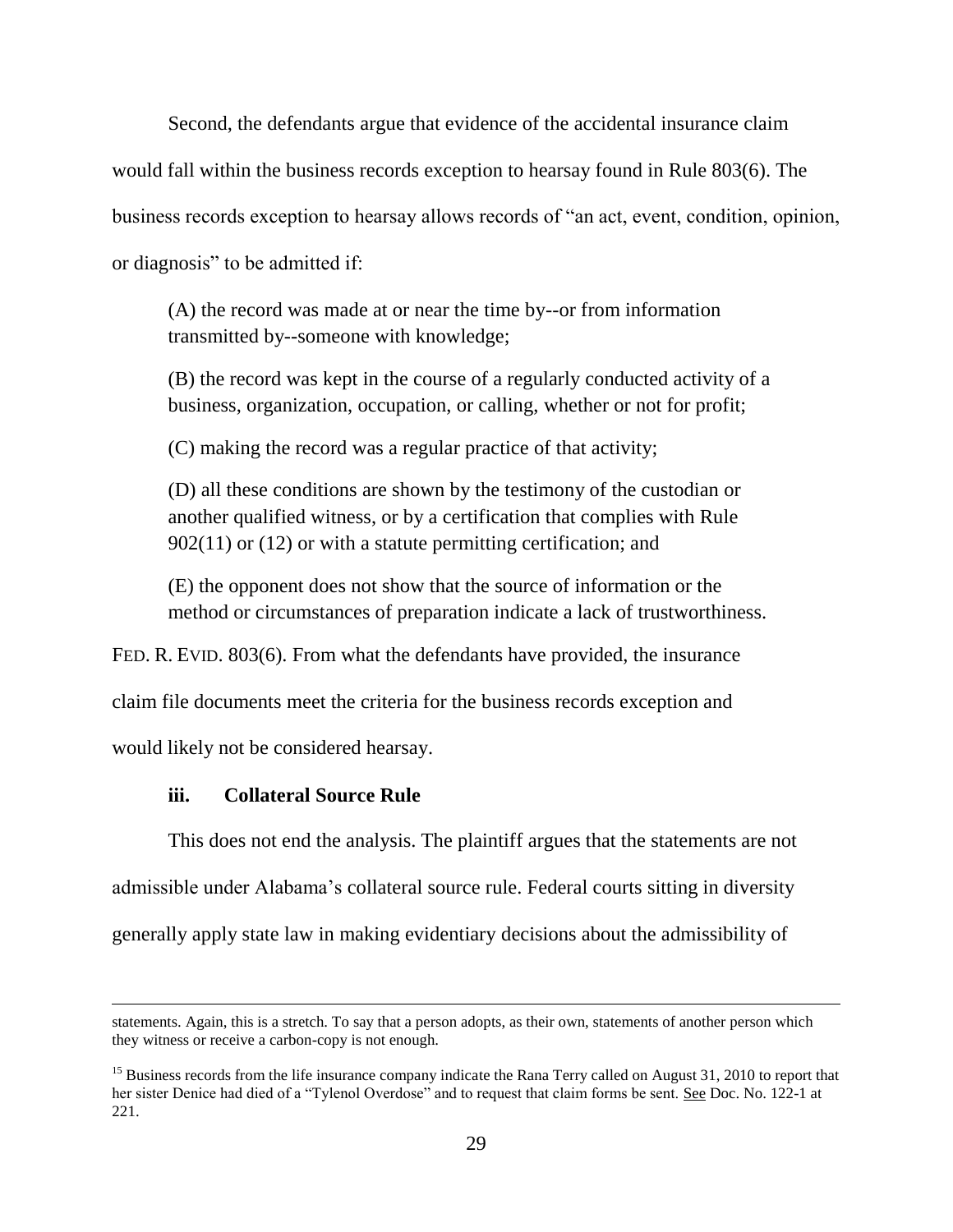collateral sources.<sup>16</sup> Alabama's collateral source doctrine generally excludes evidence that the plaintiff received an insurance payout in a related civil action. See, e.g., Morales v. Barnett, 978 So.2d 722, 727 (Ala. Civ. App. 2006), *aff'd sub nom*, Ex parte Barnett, 978 So.2d 729 (Ala. 2007).<sup>17</sup> The defendants claim that the collateral source rule does not apply here. They argue the collateral source rule only applies to "civil actions where damages for any medical or hospital expenses are claimed and are legally recoverable for personal injury or death" based on language found in Ala. Code § 12-21-45(a) and § 6-5- 522. The defendants' legal interpretation of the collateral source is not accurate.

Alabama's collateral source rule was formally adopted by its Supreme Court in Gribble v. Cox, 349 So.2d 1141, 1143 (Ala. 1977).<sup>18</sup> It states: "[A]s a general rule, the fact that the plaintiff received gratuitous medical care, continued salary or wage payments, proceeds from insurance policies, or welfare and pension benefits, will not be taken into account in computing damages." Id. "[T]he collateral-source rule has been abrogated in limited instances by [the Alabama] legislature [related to medical

l

<sup>&</sup>lt;sup>16</sup> See, e.g., Blanke v. Alexander, 152 F.3d 1224, 1231 (10th Cir. 1998)("[I]t is well recognized that Congress did not intend the procedural rules to preempt the so-called 'substantive' state rules of evidence, such as the parol evidence rule, the collateral source rule, or the statute of frauds..."); In re Air Crash Disaster Near Cerritos, Cal., On Aug. 31, 1986, 982 F.2d 1271, 1277 (9th Cir. 1992)("A federal court applies state law in matters involving the collateral source rule."); In re Air Crash Disaster Near Chicago, Ill., On May 25, 1979, 803 F.2d 304, 308 (7th Cir. 1986)("[A] federal court sitting in diversity must apply the collateral source rule of the state whose law governs the case..." (citation omitted)); Matlin v. Langkow, Nos. 02–1007, 02–1138, 65 Fed. Appx. 373 (3rd Cir. Jan. 22, 2003) (applying state collateral source law in diversity case).

 $17$  There are several exceptions to this rule but none apply in this case. See Morales v. Bennett, 978 So.2d 722, 727 (Ala. Civ. App. 2006).

<sup>&</sup>lt;sup>18</sup> See Barnett, 978 So.2d at 726-27; Ensor v. Wilson By and Through Wilson, 519 So.2d 1244, 1266 (Ala. 1987)("Our case of Gribble v. Cox, 349 So.2d 1141, 1142 (Ala. 1977), quoted with approval the general rule found in 22 Am.Jur.2d Damages § 206: " ' \* \* \* [A]s a general rule, the fact that the plaintiff received gratuitous medical care, continued salary or wage payments, proceeds from insurance policies, or welfare and pension benefits, will not be taken into account in computing damages. \*\*\* ')."). See also Marsh v. Green, 782 So.2d 223, 230-31 (Ala. 2000)(explaining how collateral source rule was first noticed by Alabama Supreme Court in 1910).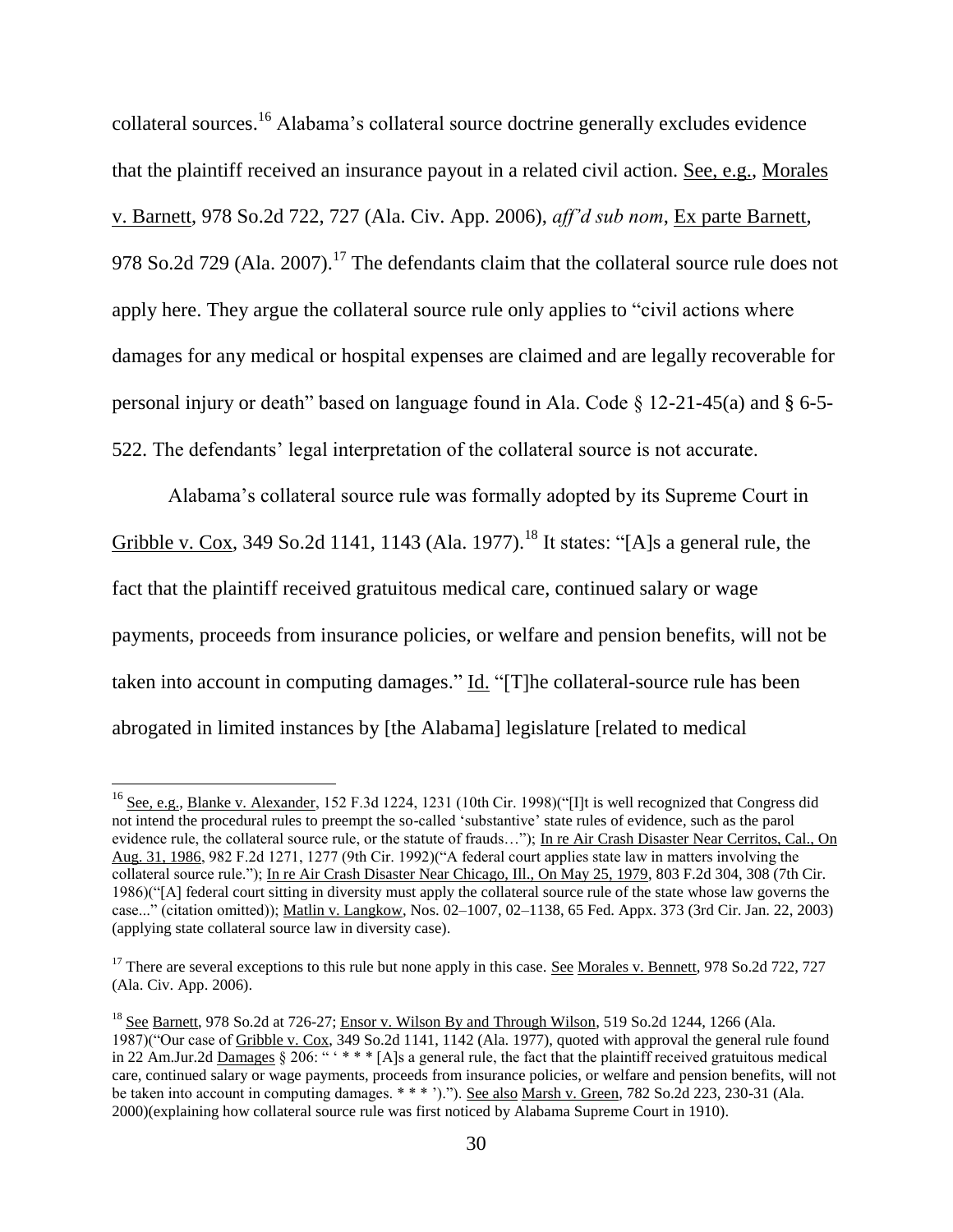expenses]." Barnett, 978 So.2d at 726-27 (citing Ala. Code § 12-21-45 (1975))(making evidence that a plaintiff's medical or hospital expenses have been paid or will be reimbursed admissible in civil tort cases). See also Ala. Code § 6-5-522 (1975)(making evidence that a "plaintiff's medical or hospital expenses have been or will be paid or reimbursed (1) by medical or hospital insurance, or (2) pursuant to the medical and hospital payment provisions of law governing workmen's compensation" admissible in products-liability cases); Ala. Code § 6-5-545 (1975)(making evidence that a plaintiff's medical or hospital expenses have been paid or will be reimbursed admissible in medicalmalpractice cases). However, the rule as it relates to other insurance payments and collateral sources remains in effect. See Barnett, 978 So.2d at 727.

This case involves death insurance payments, not medical or health insurance payments. From what has been provided, the collateral source rule would be applicable. The defendants further claim it is not applicable because this case involves only punitive damages and not compensatory damages. They cite no authority to support this argument. I cannot find any that speaks directly to this issue.

The defendants make a valid point. Evidence of death insurance payments would not necessarily prejudice computation of damages in this case because no compensatory damages are permitted under Alabama's wrongful death statute. See Ala.Code § 6-5-410 (1975); Alabama Power Co. v. Turner, 575 So.2d 551, 556 (Ala. 1991), *cert. denied*, 500 U.S. 953 (1991). However, the Alabama's wrongful death statute focuses on punitive damages and the conduct of the defendant; the conduct of the plaintiff becomes less relevant. The admission of death insurance payments could prejudice, mislead, or confuse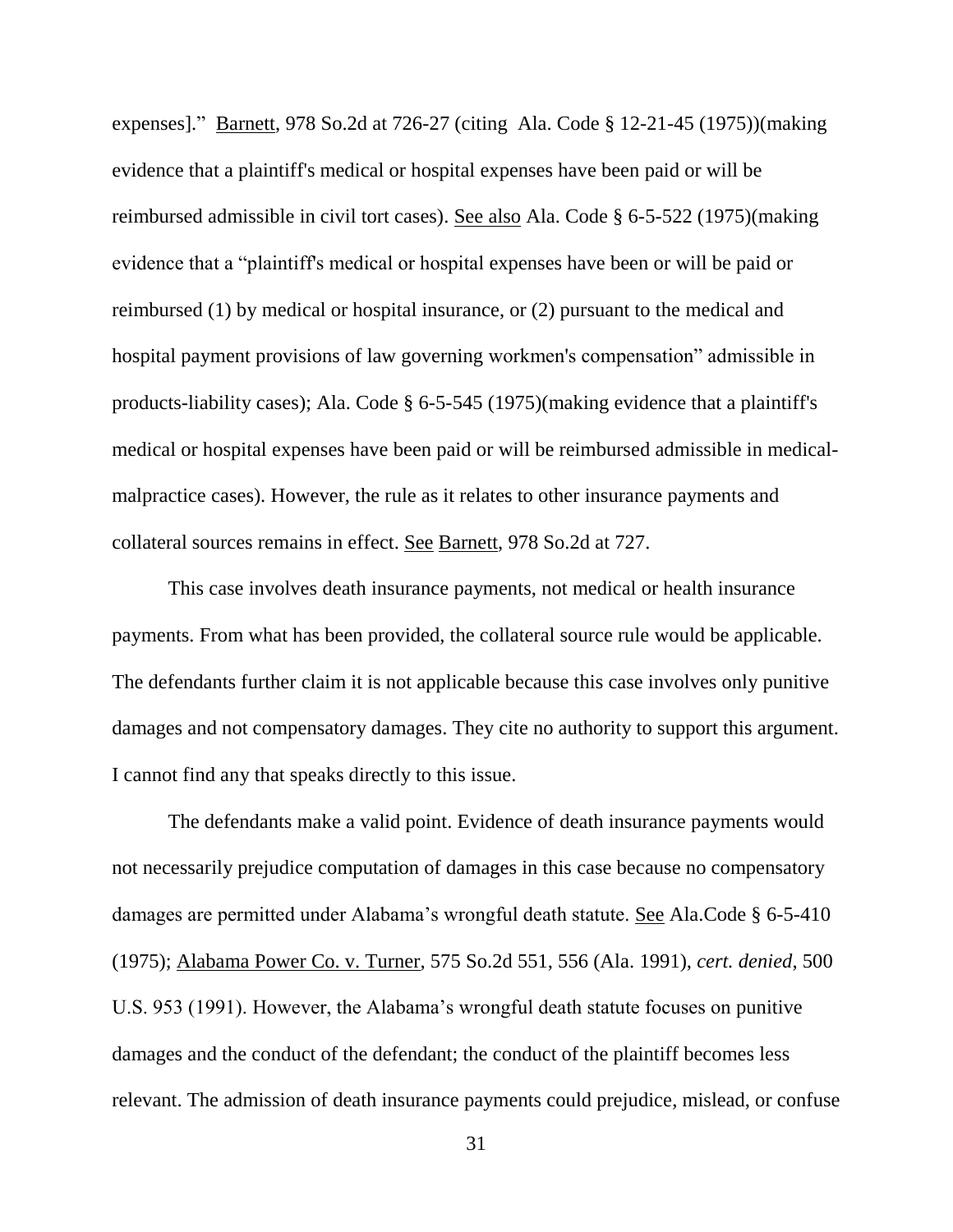a jury. The relevance of the death insurance claim documents would likely be substantially outweighed by the risk of prejudice or confusion under Rule 403 especially because the information the defendants seek to admit (i.e., statements by the decedent's sisters that she took too much Tylenol) can be obtained from other, less prejudicial sources.

In this way, the argument to exclude the death insurance documents aligns with the underlying policy of the collateral source rule. The collateral source rule is similar to that of the rule excluding evidence of a defendant's liability insurance. See American Legion Post No. 57 v. Leahey, 681 So.2d 1337, 1339 (Ala.1996), *overruled on other grounds by*, Marsh v. Green, 782 So.2d 223 (Ala. 2000). "The reason underlying the exclusion of collateral source payments is that, weighing the prejudice to plaintiff from admitting that evidence against its value and weight to prove motive or malingering, its exclusion is warranted by the availability of better, less prejudicial evidence on this issue." Gribble v. Cox, 349 So.2d 1141, 1143 (Ala. 1977).

Allowing the defendants to offer evidence that the decedent's family received accidental death insurance payments could run afoul of the principles underlying both the Alabama wrongful death statute and the collateral source rule. For this reason, I will not permit those documents to be presented in the defendants' case-in-chief.

For these reasons, I will **GRANT** the motion based on the collateral source rule, Rule 401, and/or Rule 403. I will reconsider this ruling if the evidence is presented for impeachment purposes.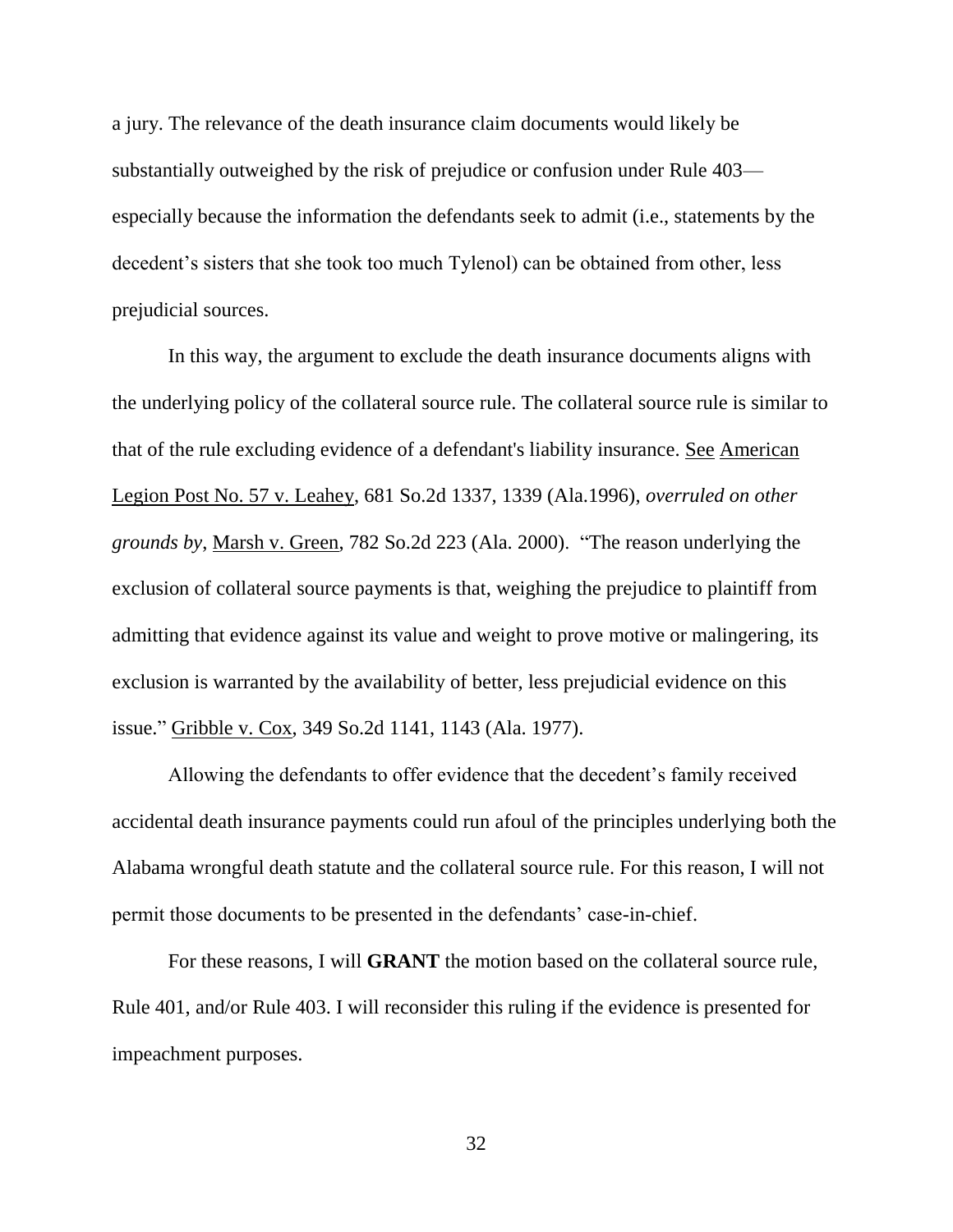# **L. Plaintiff's Motion in Limine to Exclude Any Evidence, Argument, or Inference Pertaining to Denice Hayes' Social Security Disability Claim (MIL L)**

The plaintiff moves to exclude evidence and/or make arguments pertaining to a Social Security disability insurance (SSDI) claim made by Decedent Denice Hayes on September 13, 2006. Specifically, the plaintiff argues that medical documents in the disability claim file involve medical conditions that were resolved before her death. For this reason, the plaintiff claims the SSDI documents are not relevant or their marginal relevance is substantially outweighed by the risk of prejudice or confusion of the jury. See FED. R. EVID. 401, 403.

In 2006, four years before her death, Denice Hayes applied for and was granted SSDI benefits. Her Social Security file contains a large volume of documents relating to her medical conditions at that time, including obesity, hypertension, diabetes, and sleep apnea. In 2009, Ms. Hayes underwent gastric bypass surgery and, in a relatively short time, lost over 100 pounds. According to medical records after the surgery, this dramatic weight loss resolved her hypertension, diabetes, and sleep apnea.

The defendants argue that Denice's debilitated state of health was the real cause of her death because it made her susceptible to infection and to overdosing on Tylenol. This argument places the cart before the horse. The defendants "take plaintiffs as they are" under the tort concept of the "eggshell plaintiff rule." Under Alabama products liability law, they may argue traditional tort defenses, such as assumption of the risk and contributory negligence. But in this case, I see little relevance in Denice's medical history years before her death, especially given the defendants' theory of the case. None of the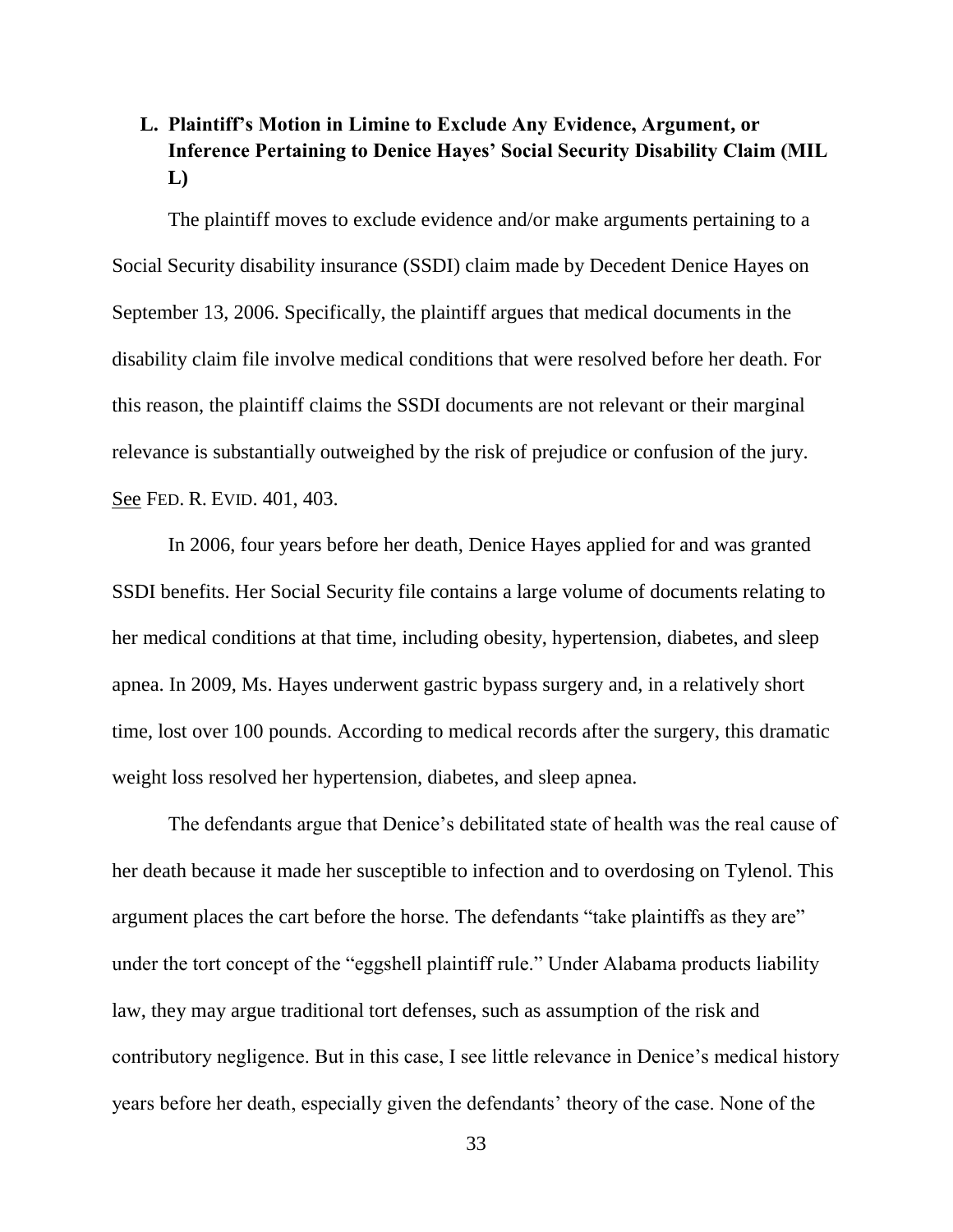defendants' experts have opined that the conditions rendering Denice disabled ultimately caused her death. Instead, they claim that sepsis, which developed several weeks before her death, was the cause.<sup>19</sup>

The plaintiff also argues that the SSDI claim documents should be excluded under the collateral source rule. Federal courts sitting in diversity generally apply state law in making evidentiary decisions about the admissibility of collateral sources.<sup>20</sup> Alabama's collateral source doctrine generally excludes evidence that the plaintiff received an insurance payout in a related civil action. See, e.g., Morales v. Barnett, 978 So.2d 722, 727 (Ala. Civ. App. 2006), *aff'd sub nom.*, Ex parte Barnett, 978 So.2d 729 (Ala. 2007).<sup>21</sup>

 $\overline{a}$ 

<sup>&</sup>lt;sup>19</sup> Sepsis is a potentially life-threatening complication from infection. <u>See</u> http://www.mayoclinic.org/diseasesconditions/sepsis/basics/definition/con-20031900. In other words, it is not a long-term condition that would have been present when Denice applied for SSDI. The defendants themselves indicate the sepsis began after Denice had back surgery in early August.

<sup>&</sup>lt;sup>20</sup> See, e.g., Blanke v. Alexander, 152 F.3d 1224, 1231 (10th Cir. 1998)("[I]t is well recognized that Congress did not intend the procedural rules to preempt the so-called 'substantive' state rules of evidence, such as the parol evidence rule, the collateral source rule, or the statute of frauds…"); In re Air Crash Disaster Near Cerritos, Cal., On Aug. 31, 1986, 982 F.2d 1271, 1277 (9th Cir. 1992)("A federal court applies state law in matters involving the collateral source rule."); In re Air Crash Disaster Near Chicago, Ill., On May 25, 1979, 803 F.2d 304, 308 (7th Cir. 1986)("[A] federal court sitting in diversity must apply the collateral source rule of the state whose law governs the case..." (citation omitted)); Matlin v. Langkow, Nos. 02–1007, 02–1138, 65 Fed. Appx. 373 (3rd Cir. Jan. 22, 2003) (applying state collateral source law in diversity case).

<sup>&</sup>lt;sup>21</sup> There are several exceptions to this rule but none apply in this case. <u>See Morales v. Bennett</u>, 978 So.2d 722, 727 (Ala. Civ. App. 2006). The defendants' arguments regarding the applicability of the collateral source rule are not on point, as I explained above regarding MIL K. See Barnett, 978 So.2d at 726-27; Gribble v. Cox, 349 So.2d 1141, 1143 (Ala. 1977); Ensor v. Wilson By and Through Wilson, 519 So.2d 1244, 1266 (Ala. 1987)("Our case of Gribble v. Cox, 349 So.2d 1141, 1142 (Ala. 1977), quoted with approval the general rule found in 22 Am.Jur.2d Damages § 206: " ' \* \* \* [A]s a general rule, the fact that the plaintiff received gratuitous medical care, continued salary or wage payments, proceeds from insurance policies, or welfare and pension benefits, will not be taken into account in computing damages. \* \* \* ')."). See also Marsh v. Green, 782 So.2d 223, 230-31 (Ala. 2000)(explaining how collateral source rule was first noticed by Alabama Supreme Court in 1910). "[A]s a general rule, the fact that the plaintiff received gratuitous medical care, continued salary or wage payments, proceeds from insurance policies, or welfare and pension benefits, will not be taken into account in computing damages." Gribble, 349 So.2d at 114. Social Security payments fall squarely within the collateral source rule as insurance and/or welfare benefits. See Morse v. Jimenez, No. Civ.A.01–1787, 2004 WL 1211958, at \*1 n. 1 (E.D. Pa. Jun. 1, 2004)("We also note that evidence of Mr. Morse's Social Security disability benefits is also inadmissible pursuant to the collateral source rule, which prohibits evidence of collateral source benefits to offset damages." (citations omitted)).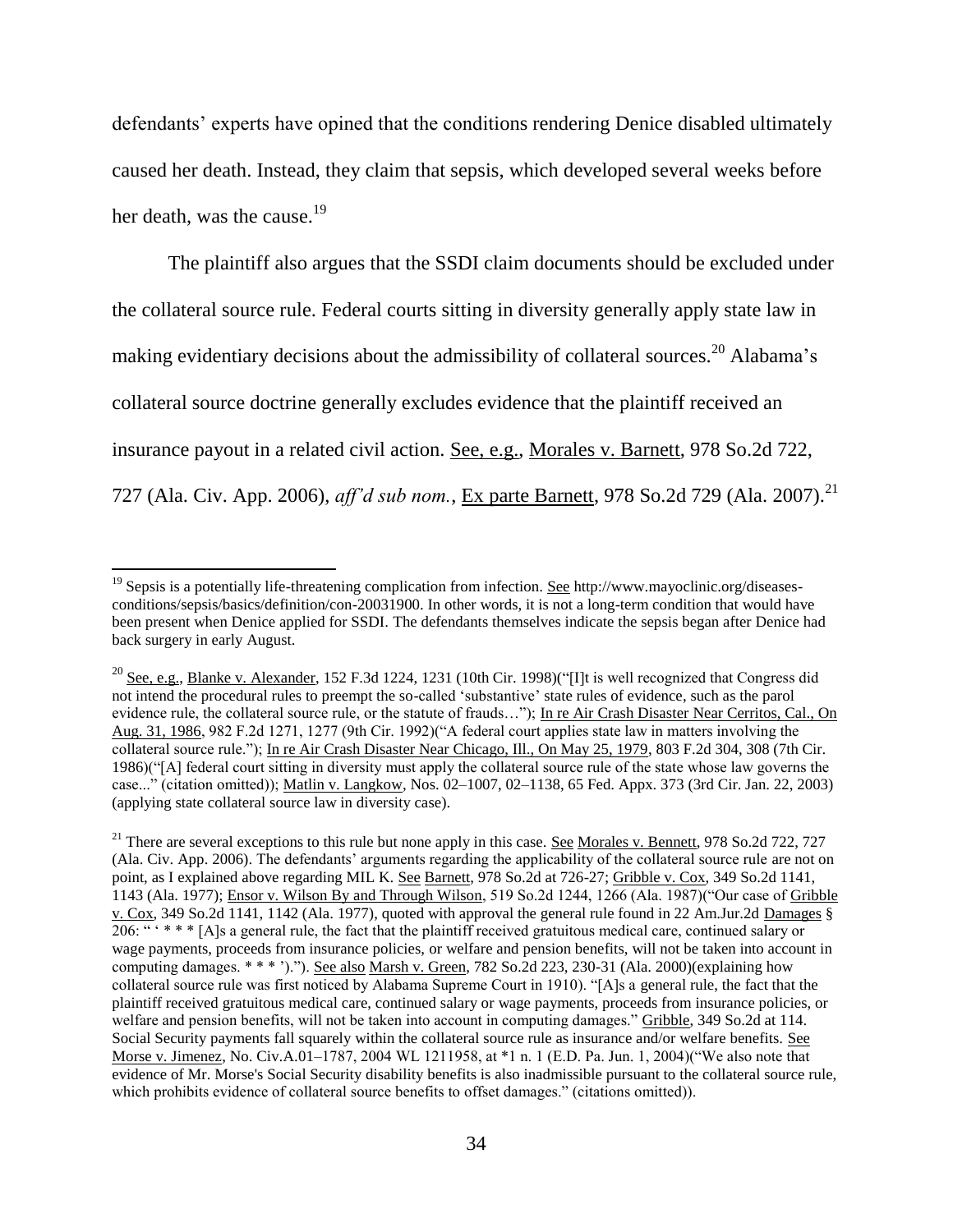For these reasons, I will **GRANT** the motion **in part** and **DENY** it **in part** 

**without prejudice**. The defendants are precluded from offering evidence that the

decedent applied for and received Social Security benefits based on the collateral source

rule, Rule 401, and/or Rule  $403<sup>22</sup>$  I will decline to rule on the admissibility of

information contained in medical records in the SSDI file until trial when I am better able

to determine the context of their usage. $^{23}$ 

 $\overline{\phantom{a}}$ 

# **M. Plaintiff's Motion in Limine to Exclude Any Evidence, Argument, or Inference Relating to The Risk of Adverse Events From Medications Other Than Acetaminophen (MIL M)**

The plaintiff moves to exclude evidence, argument, or inference about the adverse

effects of medications other than acetaminophen. Specifically, the plaintiff seeks to

 $22$ Admission of evidence that Denice was on SSDI benefits would be unduly prejudicial, confusing, or misleading to the jury. Alabama does not permit the admission of evidence as to the plaintiff's poverty because it could be highly prejudicial. See Southern Life Health Ins. Co. v. Whitman, 358 So.2d 1025, 1026-1027 (Ala. 1978)("Not only have our cases held that the wealth of a defendant is not admissible, but also have held inadmissible the poverty of a plaintiff."); Industrial Chemical & Fiberglass Corp. v. Chandler, 547 So.2d 812, 836 (Ala. 1989)("Nevertheless, policy considerations are paramount in our continued adherence to that rule of evidence first announced in Ware v. Cartledge, 24 Ala. 622, 60 Am.Dec. 489 (1854). For instance, a plaintiff could show himself to be poor and the defendant to be of great wealth; the sympathies of the jury would possibly be aroused, and the punitive award would reflect the economic conditions of the parties and not the liability. Conversely, a defendant could show himself to be poor and the plaintiff to be of great wealth, and concessions would be made to the 'insolvent bully ... [and] damages would be graduated to his present ability to pay them, and consequently would be merely nominal.' Ware v. Cartledge, 24 Ala. at 626. Accordingly, we reaffirm our substantive rule of law that liability for damages cannot be determined by the economic condition of either party, and, therefore, we hold that 'fundamental fairness' in the context of punitive damages does not require consideration of a wealth-based standard for their award prior to determining liability.'").

The focus of this wrongful death action is on the defendants' conduct, not the plaintiff's. See, e.g., Atkins v. Lee, 603 So. 2d 937, 943 (Ala. 1992)(quoting ALA. PATTERN JURY INST. 11.28). Under Rule 403 and the collateral source rule, discussion of Denice's receipt of SSDI benefits does not pass muster.

<sup>&</sup>lt;sup>23</sup> The plaintiff also argues that the files contain inadmissible hearsay. <u>See</u> FED. R. EVID. 801(c), 802. The defendants counter that they fall within several exceptions to the hearsay rule, notably Rule 803(3)(hearsay exception for "[a] statement of the declarant's then-existing state of mind (such as motive, intent, or plan) or emotional, sensory, or physical condition (such as mental feeling, pain, or bodily health)") or Rule 803(4)(A)- (B)(hearsay exceptions for statement that "is made for — and is reasonably pertinent to — medical diagnosis or treatment;" and "describes medical history; past or present symptoms or sensations; their inception; or their general cause."). In order to address these arguments, I would need to see the evidence in context. I will defer making a ruling as to these arguments until trial.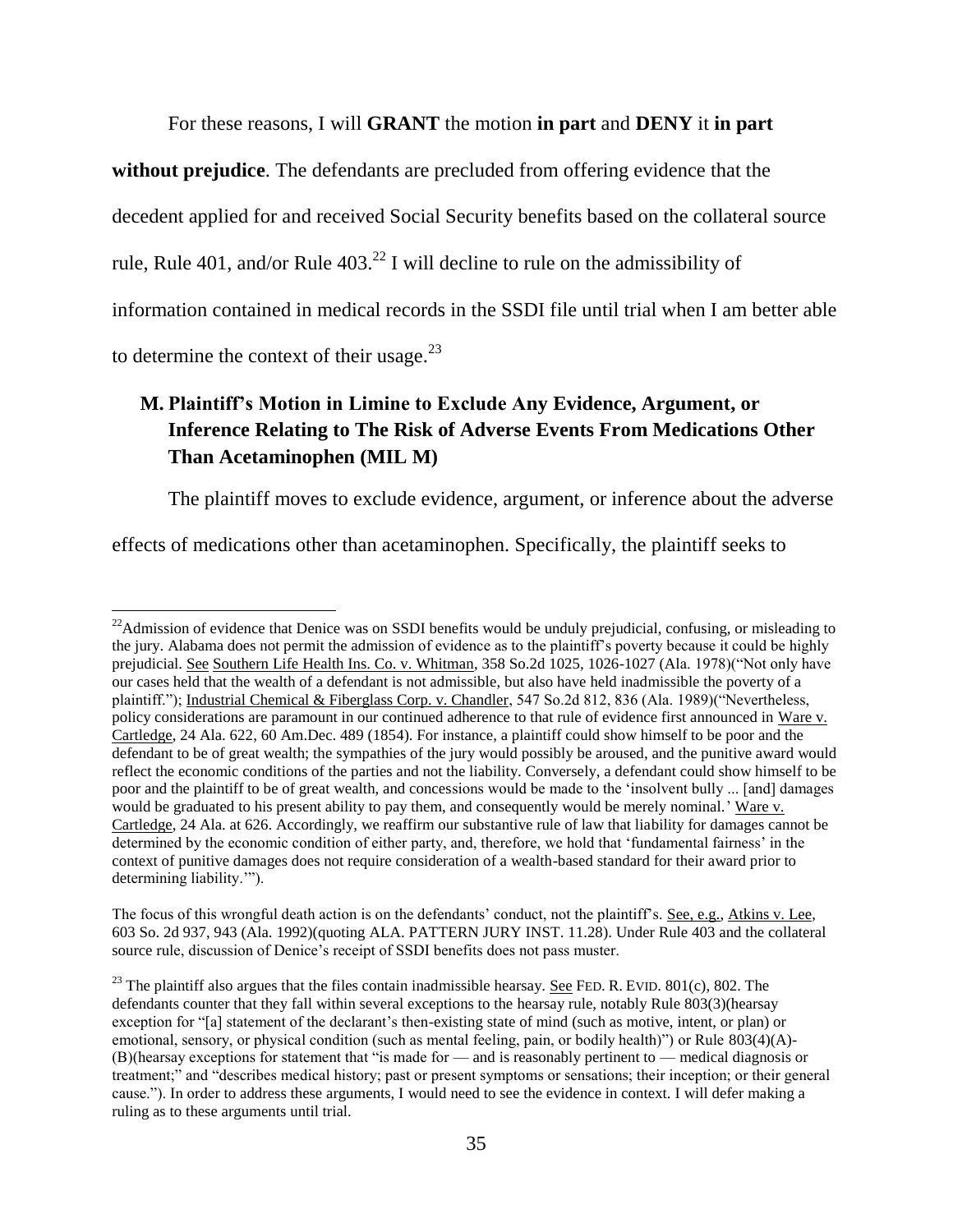exclude argument that reduced access to acetaminophen would force consumers to switch to other medications which would cause other adverse events. The plaintiff argues that this information is irrelevant. The defendants counter that this information would be relevant to their defense in showing that Extra Strength Tylenol was the safest option for the decedent to take. I do not see the relevance of adverse events for other analgesics. This case is about whether acetaminophen at the recommended dose was safe or whether a lower dose was safer, not whether acetaminophen was safer than another analgesic.

For this reason, I will **GRANT** this motion.

#### **N. Plaintiff's Motion in Limine Regarding Statements about Plaintiff's Counsel (MIL N)**

The plaintiff moves to exclude evidence related to how the plaintiff chose her counsel, how and why the plaintiff contacted any attorney, reference to prior cases by the plaintiff's counsel, and reference to plaintiff's counsel contingent fee arrangement with plaintiff. The plaintiff argues these are irrelevant or unduly prejudicial. I agree.

This information is not relevant and/or the risk of unfair prejudice substantially outweighs any minimal probative value it may have. See FED. R. EVID. 401, 403. See also In re Yasmin & Yaz (Drospirenone) Mktg., Sales Practices & PMF Products Liab. Litig., 73:09-CV-10012-DRH, 2011 WL 6740391, at \*16 (S.D. Ill. Dec. 22, 2011)(granting similar motion based on relevance)("This is no more relevant than how Bayer came to hire each of its lawyers. Whether a commercial played a role in it is likewise irrelevant."). The defendants argue that they should at least be permitted to introduce this evidence for impeachment purposes (i.e., credibility or memory). If the plaintiff "opens the door" to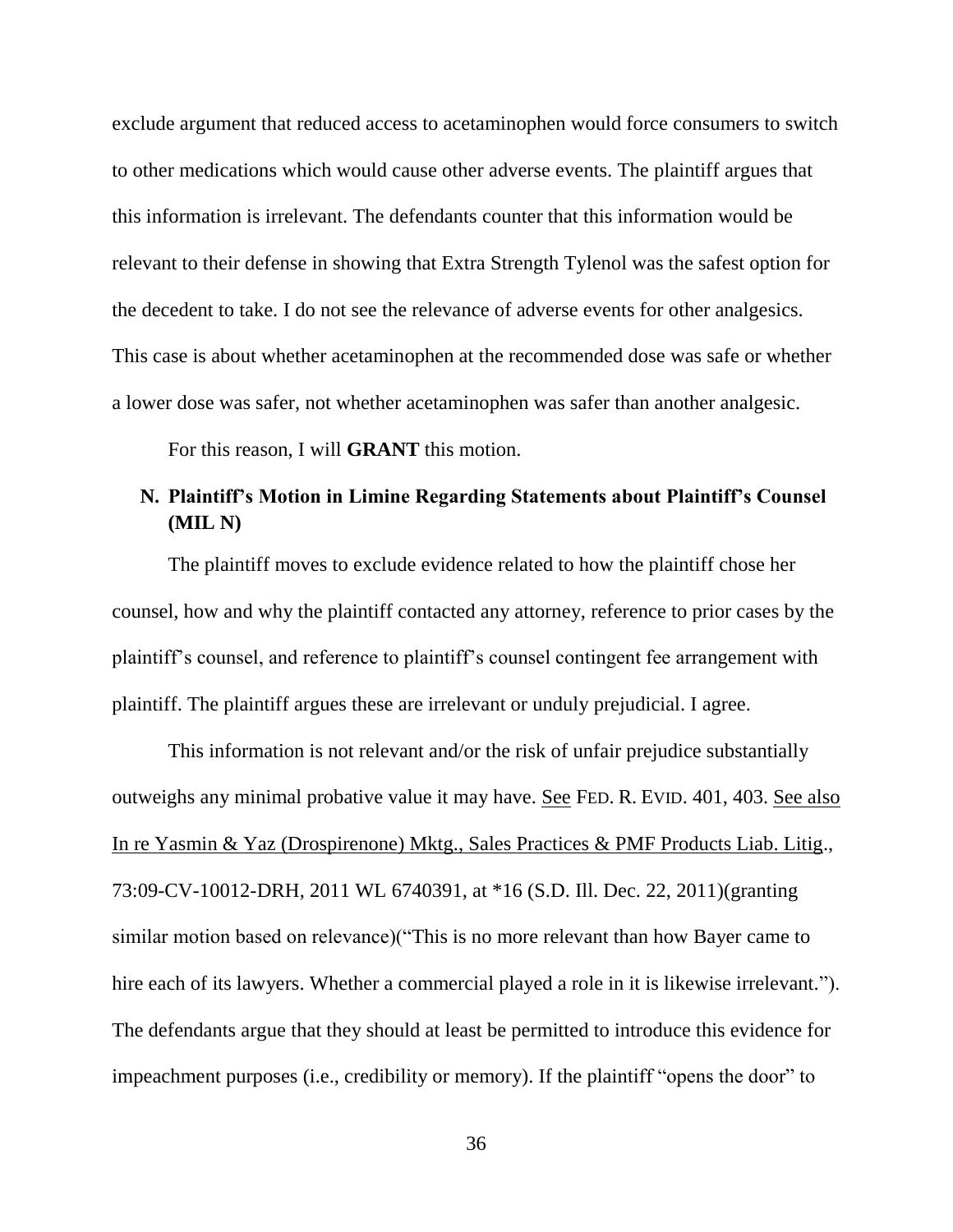allow such impeachment material, it would be only fair for the defendants to use this information. See Zuniga v. Johnson & Johnson, No. 001322 (Phila. Ct. Cmn. Pl. July Term, 2010)(Doc. No. 82, Ex. C)(granting similar motion for most purposes but denying for impeachment).

For this reason, I will **GRANT** the motion. I will reconsider this ruling if the evidence is presented for impeachment purposes.

#### **O. Plaintiff's Motion in Limine to Preclude References by Defense Counsel or Witnesses that They Take Tylenol Products or Give Tylenol Products to their Family Members or that they Have Suffered Personal Tragedies (MIL O)**

The plaintiff moves to exclude evidence, testimony, comment, inference, or document by defense counsel or witnesses about their personal use of Tylenol and/or the personal use by their family members. They also seek to preclude evidence or argument that defense counsel or defense witnesses suffered some "personal tragedy." This motion serves as a supplement to MIL D.

Testimony by employees of the defendants about whether they personally take Tylenol is of little relevance to this case. However, the potential prejudice that such testimony may cause substantially outweighs any probative value it may have. See In re Yasmin, 3:09-cv-10012-DRH-PMF (3:09-md-2100-DRH-MDL 2100), Doc. No. 262 at 61-62 (Phila. Ct. Cmn. Pleas., Mass Torts Div. Dec. 22, 2011)(Doc. No. 55, Ex. 2, 3)(excluding testimony by Bayer employees that they took Yaz because testimony was irrelevant and/or any probative value would be substantially outweighed by the prejudice of hearing employees who were loyal to the company offer benefits, while plaintiff could not rebut with testimony of consumers who did not take product because of risks);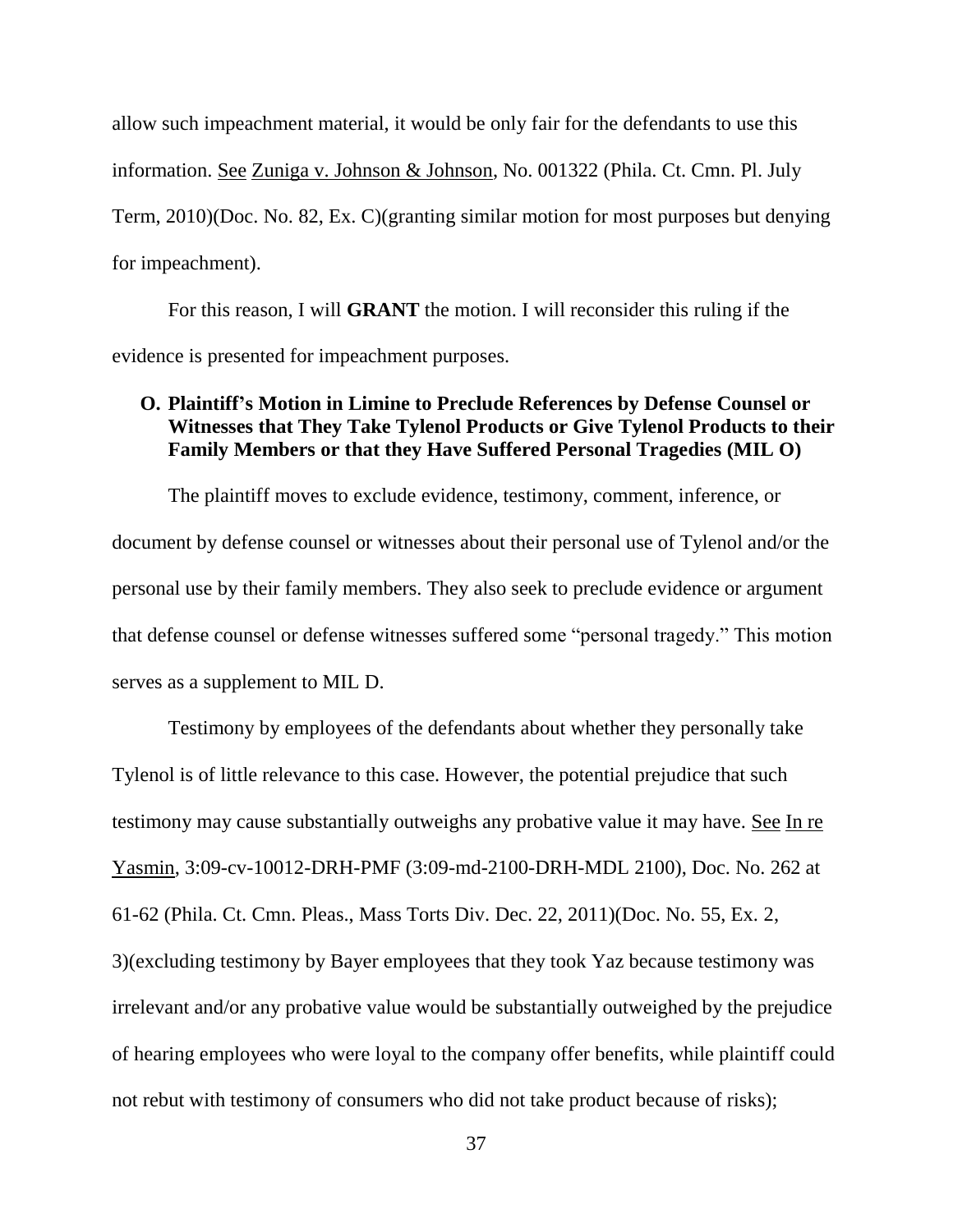McCarrell v. Hoffman-LaRoche, Inc. and Roche Labs., Inc., ATL-L-1951-03-MT, (N.J. Law Div. Apr. 17, 2007)(Higbee, J.)(excluding evidence that witnesses, experts, or plaintiff's family/friends personally used Accutane because would be "more prejudicial than probative"). Personal use by some defense witnesses may not be appropriate for these reasons.

Evidence or argument that defense counsel or counsel's family members took Tylenol would not be relevant. The same would be true if a similar argument were put forth by plaintiff's counsel. Such arguments will be excluded.

Evidence about "personal tragedy" by defense counsel or witnesses is vague. It is unclear to me what this would include. I will deny the motion in this regard.

For these reasons, I will **GRANT** the plaintiff's motion **in part** and **DENY it in part**. Counsel for both parties is precluded from arguing or offering evidence that they or their families personally take Tylenol products.

#### **II. Conclusion**

For the foregoing reasons, I make the following rulings:

- MIL A is Denied without prejudice;
- MIL B is Granted and applies to both parties;
- MIL C is Denied without prejudice;
- MIL D is Granted in part and Denied in part, as explained above;
- MIL E is deferred until deposition designations are before the court;